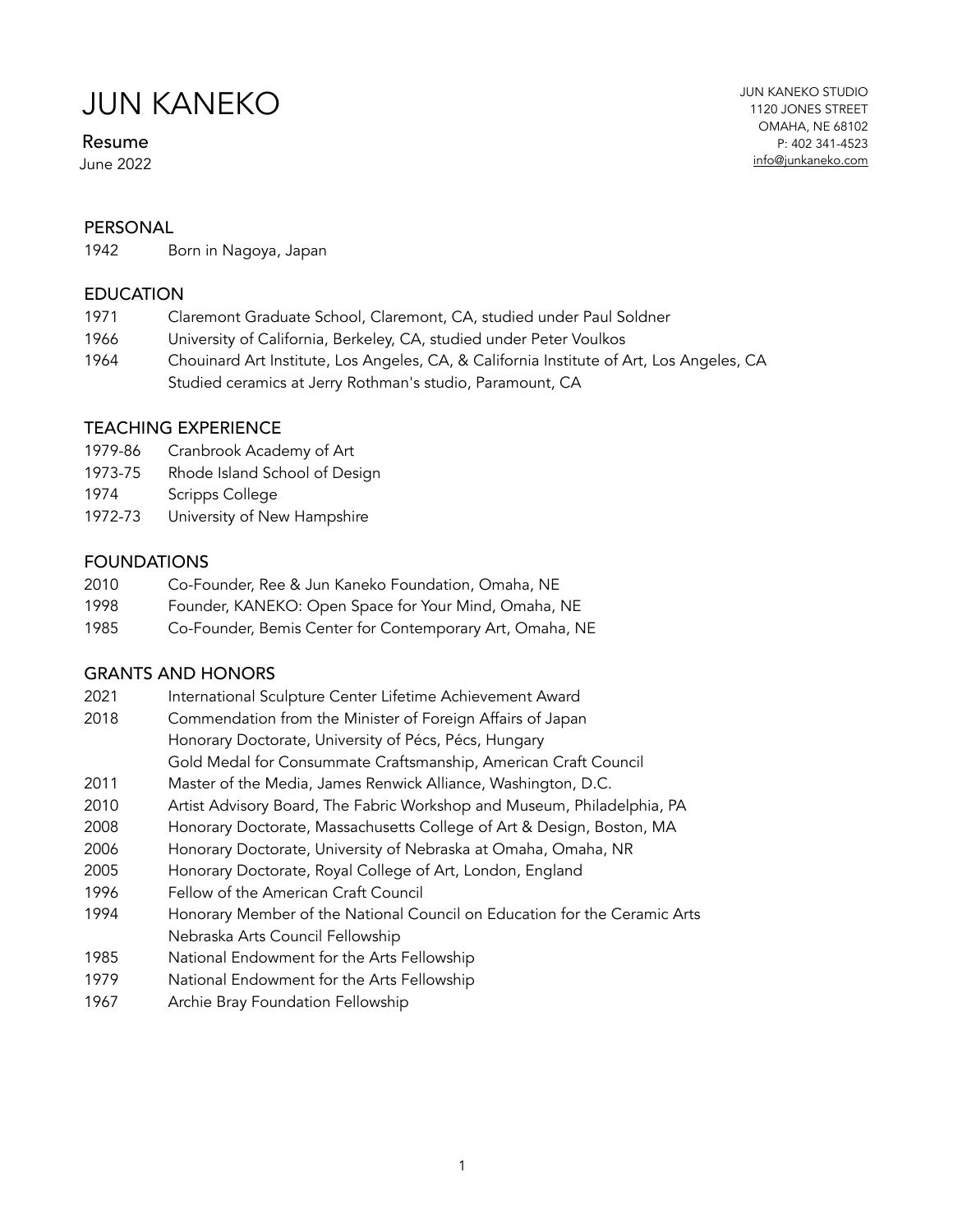Resume

June 2022

JUN KANEKO STUDIO 1120 JONES STREET OMAHA, NE 68102 P: 402 341-4523 [info@junkaneko.com](mailto:info@junkaneko.com?subject=)

### PUBLIC ART / CORPORATE COMMISSIONS

| 2021 | LinkedIn Midwest Headquarters, Omaha, NE<br>Untitled Tanuki, Yanney Heritage Park Botanical Gardens, Kearney, NE<br>One Paseo, San Diego, CA                        |
|------|---------------------------------------------------------------------------------------------------------------------------------------------------------------------|
| 2020 | Wigton Heritage Center, Omaha, NE<br>The Space Between: Frank Lloyd Wright   Jun Kaneko, Darwin Martin House Complex, Buffalo, NY<br>Commerce Bank, Kansas City, MO |
|      | Jones Bank, Seward, NE                                                                                                                                              |
| 2019 | The Ritz-Carlton, Nanjing, China                                                                                                                                    |
| 2018 | Origin, University of Nebraska Medical Center, Omaha, NE<br>Jordan Schnitzer Japanese Arts Learning Center, Portland Japanese Gardens, Portland, OR                 |
| 2017 | Westfield Century City, Los Angeles, CA                                                                                                                             |
|      | Three Columns, Yanney Heritage Park, Kearney, NE                                                                                                                    |
|      | Passion, Bisha Hotel & Residencies, Toronto, Canada                                                                                                                 |
|      | Railside Plaza, Grand Island, NE                                                                                                                                    |
|      | Search, Fred & Pamela Buffett Cancer Center, University of Nebraska Medical Center, Omaha, NE                                                                       |
| 2016 | Number One Capitol District Building, Honolulu HI                                                                                                                   |
|      | Otemachi Springs, Shimizu Art Office, Otemachi, Tokyo, Japan                                                                                                        |
|      | Columns, Lincoln, NE                                                                                                                                                |
|      | Tulsa Central Library, Tulsa, OK                                                                                                                                    |
|      | University Hospital, Case Medical Center, Cleveland, OH                                                                                                             |
| 2015 | Nihondaira Zoo, Omaha Sister City Association, Shizuoka, Japan                                                                                                      |
|      | Sculpture Tour, Richmond Center for Visual Arts, University of Michigan, Kalamazoo, MI                                                                              |
| 2014 | Ascent, Tower Square, Lincoln, NE (winner of the CODA Public Space Award)                                                                                           |
|      | Garden of Tanuki, Henry Doorly Zoo, Omaha, NE                                                                                                                       |
|      | University of Michigan, College of Engineering, Ann Arbor, MI                                                                                                       |
|      | Seasons of Sculpture VII, Sarasota, FL                                                                                                                              |
| 2013 | Legends, Myths and Truths, Millennium Park, Boeing Galleries, Chicago, IL<br>Expansion, Pump House, Des Moines, IA                                                  |
|      | Impressions, School of Music, Theater and Dance, University of Michigan, Ann Arbor, MI                                                                              |
|      | San Diego Country Operations Center, San Diego, CA                                                                                                                  |
|      | Passage, Eli Whitney Technical School, Hamden CT                                                                                                                    |
| 2012 | 5 Dangos, Principal River Walk, Greater Des Moines Public Art Foundation, Des Moines, IA                                                                            |
|      | Conversation, International Financial Center, Shanghai, China                                                                                                       |
|      | Current, 1000 Connecticut, Washington, DC.                                                                                                                          |
|      | San Francisco Opera, San Francisco, CA                                                                                                                              |
| 2010 | Great Path Academy, Manchester, CT                                                                                                                                  |
| 2009 | Philadelphia City Hall, Philadelphia, PA                                                                                                                            |
|      | Mammel Hall, College of Business Administration, University of Nebraska at Omaha, Omaha, NE                                                                         |
|      | 12 West, Gerding Edlen, Twelfth & Washington Project, Portland, OR                                                                                                  |
|      | University of Nebraska Medical Center Michael F. Sorrell Center for Health Science Education, Omaha, NE                                                             |
| 2008 | Kaneko on Park Avenue (06/08-11/08), New York City Parks Public Art Program, New York, NY                                                                           |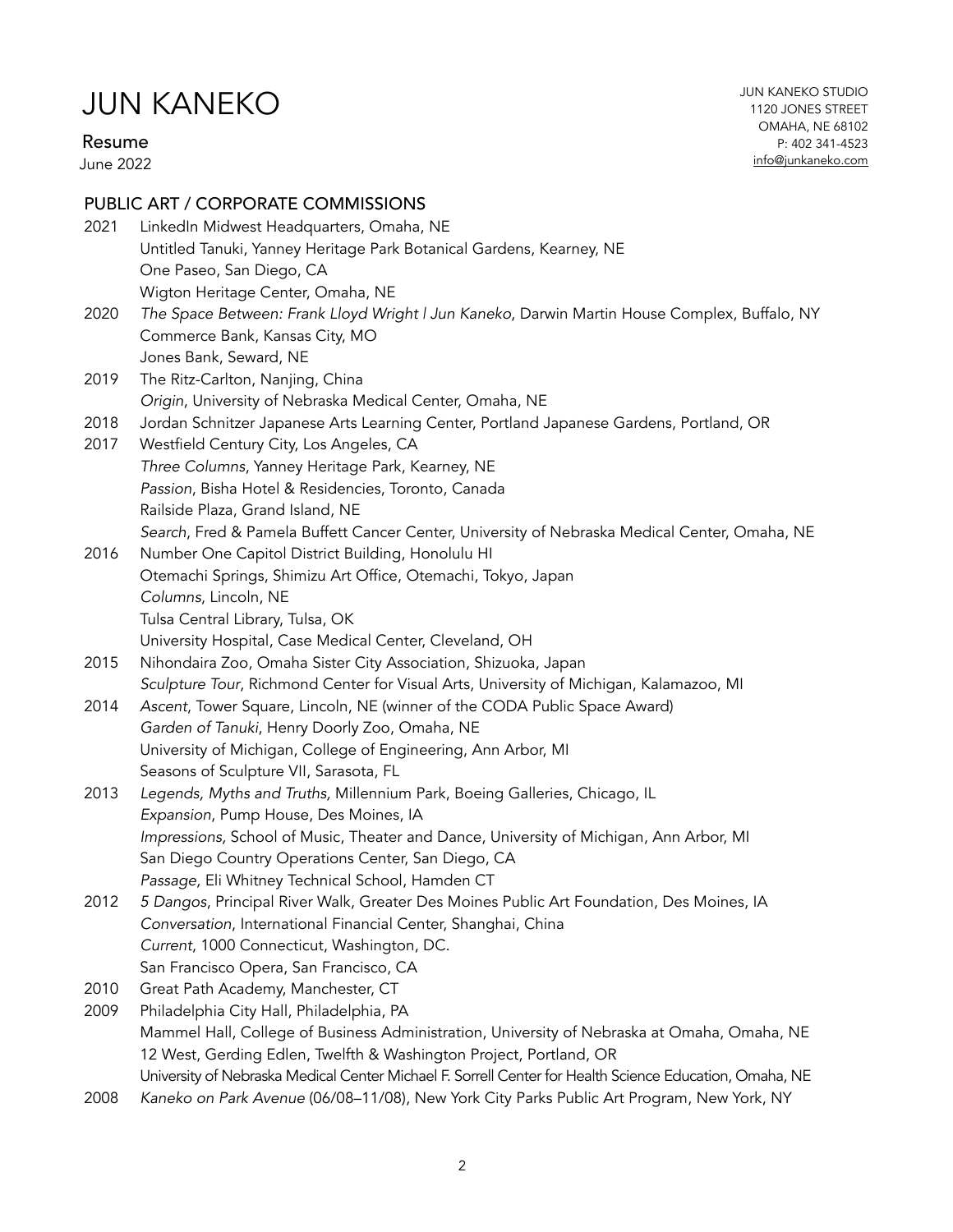#### Resume

June 2022

2007 Temple Har Shalom, Park City, UT *Rhythm*, Mid-America Center, Iowa West Public Art, Council Bluffs, IA Four Seasons Resort Maui, Wailea, HI

- 2006 *Colorbox,* Phoenix Art Museum, Phoenix, AZ University of Nebraska Foundation, Dr. C.C. & Mabel Criss Library, University of Nebraska, Omaha, Omaha, NE *Water Plaza*, Bartle Hall/Convention Center, Kansas City, MO *Frontline*, University of Connecticut, Burton Family Complex, Storrs, CT
- 2005 *Passage*, City of Omaha, Hilton Omaha (Project 2), Omaha, NE Grand Hyatt Hotel, Rippongi Tower (Project 2), Tokyo, Japan
- 2004 City of Omaha, Hilton Omaha (Project 1), Omaha, NE
- 2003 San Francisco International Airport, San Francisco, CA *Convergence*, San Jose Repertory Theater Plaza, San Jose, CA Western Asset Plaza, Pasadena, CA
- 2002 Grand Hyatt Hotel, Rippongi Tower (Project 1), Tokyo, Japan
- 2001 *Reflect*, University of Washington Medical Center, Seattle, WA
- 2000 Beaverton City Library, Beaverton, OR *Ascent*, Manchester Community Technical College, Manchester, CT
- 1999 Mount Mercy College, Busse Center, Cedar Rapids, IA
- 1998 *Tropical Sound*, Waikiki Aquarium, University of Hawaii, Honolulu, HI
- 1997 *Shift*, University of Connecticut, Biology and Physics Building, Storrs, CT New McCormick Center, Chicago, IL
- 1996 Aichi-Prefecture, Sannomaru Multiple Use Building, Nagoya, Japan
- 1995 *Liquid Order*, North Carolina State University, Graduate Engineering Center, Raleigh, NC Yamashita Hospital (Project 2), Ichinomiya, Japan The University of Texas at San Antonio, College of Business, San Antonio, TX
- 1994 Maishima Sports Arena, Osaka, Japan Salt Palace Convention Center, Salt Lake City, UT *Colorbox*, Phoenix Art Museum, Phoenix, AZ
- 1993 Yamashita Hospital (Project 1), Ichinomiya, Japan *Current*, Aquarium Station, Massachusetts Transportation Bureau, Boston, MA University of Akron, Polsky Building, Akron, OH
- 1991 Doubletree Alana Hotel, Honolulu, HI
- 1990 Arizona State University Plaza-West Campus, Phoenix, AZ Phoenix Sky Harbor International Airport, Terminal Four, Phoenix, AZ
- 1986 Polka Dot Sidewalk (June August), Museum of South Texas, Corpus Christi, TX
- 1985 The Detroit People Mover, Detroit, MI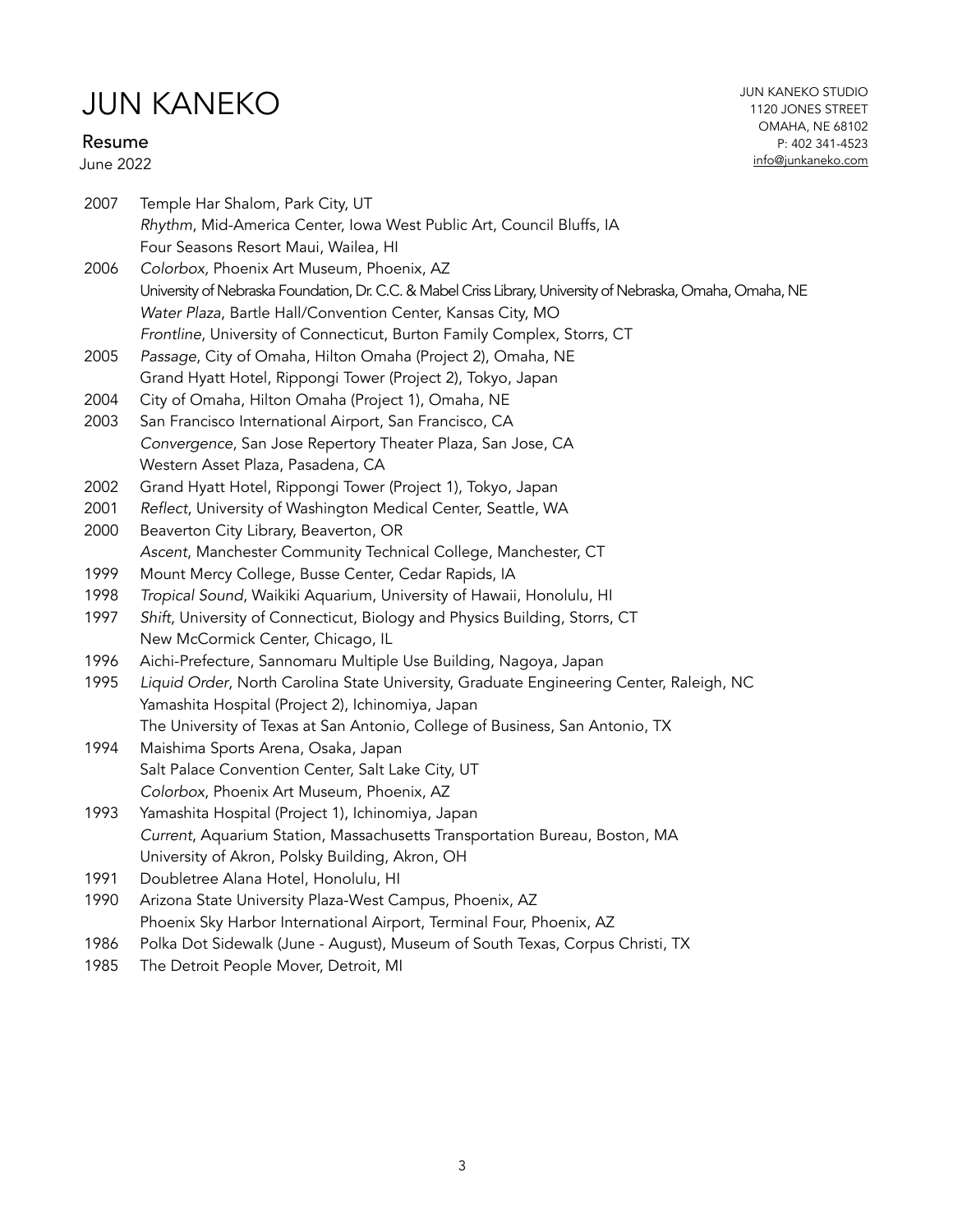Resume

June 2022

### SOLO EXHIBITIONS

| 2022 | Jun Kaneko: New Work - Heads / Dangos / Slabs, Austin Art Projects, Palm Desert, CA               |
|------|---------------------------------------------------------------------------------------------------|
| 2021 | JUN KANEKO, Traver Gallery, Seattle, WA                                                           |
|      | FORM: Jun Kaneko, KANEKO, Omaha, NE                                                               |
|      | Jun Kaneko, Gail Severn Gallery, Ketchum, ID                                                      |
|      | Jun Kaneko, Locks Gallery, Philadelphia, PA                                                       |
| 2020 | Jun Kaneko, Bale Creek Allen Gallery, Austin, TX                                                  |
|      | The Space Between: Frank Lloyd Wright I Jun Kaneko, Albright-Knox Gallery at the Darwin D. Martin |
|      | House Complex, Buffalo, NY                                                                        |
| 2019 | Jun Kaneko: Dot in Space, Frank Museum of Art, Otterbein University, Westerville, OH              |
|      | Jun Kaneko: An Abundance of Presence, Gerald Peters Gallery, Santa Fe, NM                         |
|      | Jun Kaneko, Austin Art Projects, Palm Desert, CA                                                  |
| 2018 | Jun Kaneko: Juxtapositions, Assemblage, Lincoln, NE                                               |
|      | Jun Kaneko: Visual Language, Traver Gallery, Seattle, WA                                          |
|      | Jun Kaneko, Gallery Fukuzumi, Osaka, Japan                                                        |
|      | Jun Kaneko, Locks Gallery, Philadelphia, PA                                                       |
|      | Jun Kaneko: Blurred Lines, Akron Art Museum, Akron, OH                                            |
|      | Jun Kaneko: Line and Color, Fred & Pamela Buffett Cancer Center, University of Nebraska Medical   |
|      | Center, Omaha, NE                                                                                 |
|      | Jun Kaneko, Sherry Leedy Gallery, Kansas City, MO                                                 |
| 2017 | Capturing the Scent of Rain, David and Gladys Wright House, Phoenix, AZ                           |
|      | Jun Kaneko at Desert Botanical Gardens, Desert Botanical Gardens, Phoenix, AZ                     |
|      | Ceramic Works of Jun Kaneko, Museum of Oriental Ceramics, Osaka, Japan                            |
|      | Butterfly's Friends, Hall of Nations, Kennedy Center, Washington D.C.                             |
|      | Jun Kaneko: Wall Works, Sherry Leedy Gallery, Kansas City, MO                                     |
| 2016 | Jun Kaneko, Rena Bransten Gallery, San Francisco, CA                                              |
|      | Jun Kaneko, Cedarhurst Center for the Arts, Mount Vernon, IL                                      |
|      | Jun Kaneko: Scaled, Duane Reed Gallery, St. Louis, MO                                             |
|      | Jun Kaneko: Mirage, Edward Cella Art and Architecture, Los Angeles, CA                            |
|      | Jun Kaneko, Gerald Peters Gallery, Santa Fe, NM                                                   |
|      | Jun Kaneko, Sokyo Gallery, Kyoto, Japan                                                           |
|      | Jun Kaneko, Austin Art Projects, Palm Desert, CA                                                  |
|      | Jun Kaneko, Locks Gallery, Philadelphia, PA                                                       |
| 2015 | Jun Kaneko, Rena Bransten Gallery, San Francisco, CA                                              |
|      | Jun Kaneko, Dixon Gallery and Gardens, Memphis TN                                                 |
| 2014 | Jun Kaneko: Kyoto 2014, Sokyo Gallery, Kyoto, Japan                                               |
|      | Jun Kaneko, Hall of Nations, Kennedy Center, Washington D.C.                                      |
|      | Jun Kaneko, Gerald Peters Gallery, Santa Fe, NM                                                   |
|      | Jun Kaneko: A Stage for a Shared Dream, Locks Gallery, Philadelphia, PA                           |
|      | Jun Kaneko: Black and White, Bentley Projects, Phoenix, AZ                                        |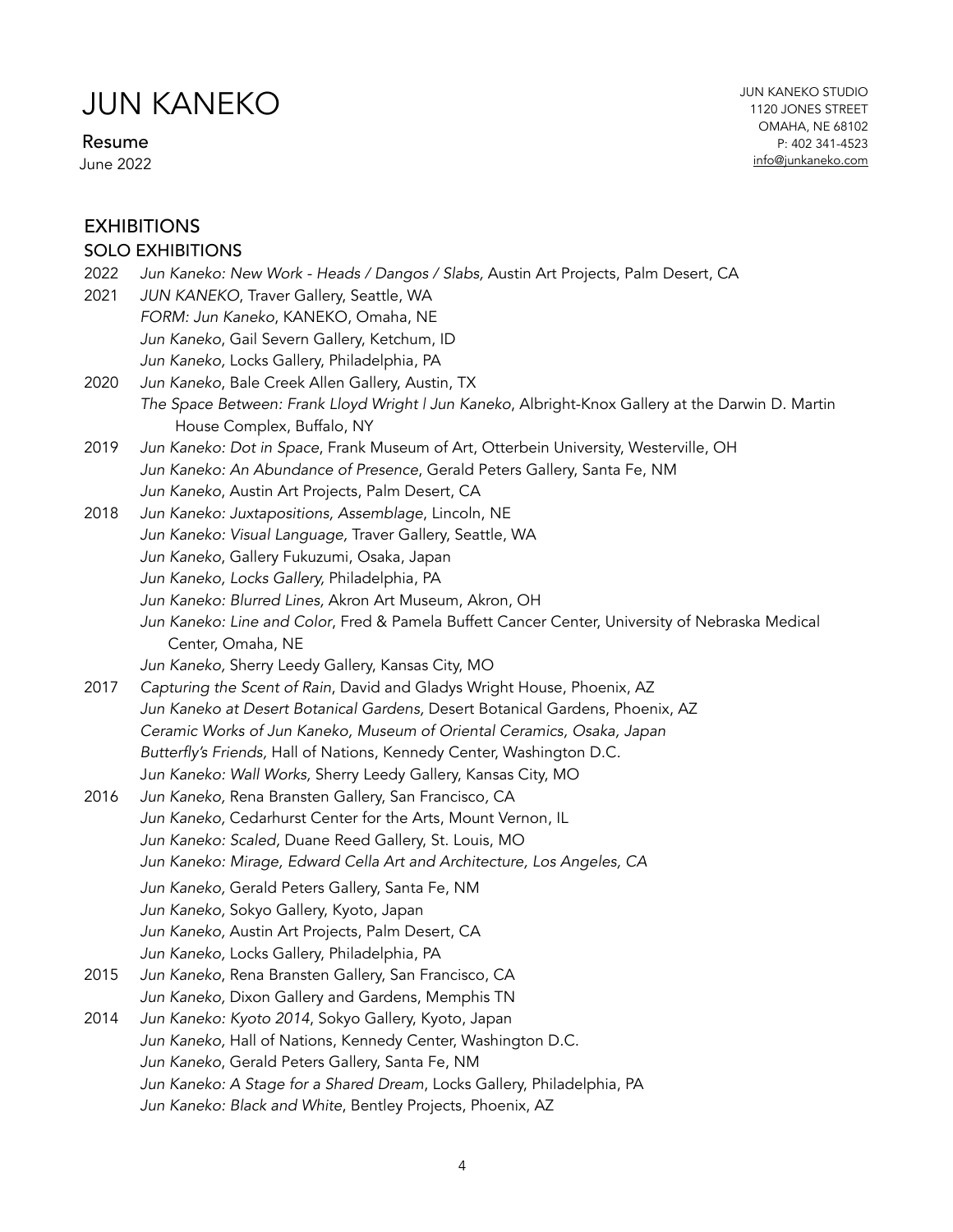### Resume

June 2022

JUN KANEKO STUDIO 1120 JONES STREET OMAHA, NE 68102 P: 402 341-4523 [info@junkaneko.com](mailto:info@junkaneko.com?subject=)

| 2013 | Jun Kaneko, Sherry Leedy Gallery, Kansas City, MO                                                                    |
|------|----------------------------------------------------------------------------------------------------------------------|
|      | Special Project: Fremont Dangos 1992-1995, KANEKO, Omaha, NE                                                         |
|      | Stacked: An Exploration in Density and Line, KANEKO, Omaha, NE                                                       |
|      | Legends, Myths and Truths: Jun Kaneko, Millennium Park, Boeing Galleries, Chicago, IL                                |
|      | Jun Kaneko, Baker Sponder Gallery, Boca Raton, FL                                                                    |
| 2012 | Art Palm Beach, Jun Kaneko, Elaine Baker Gallery, Boca Raton, FL                                                     |
|      | Jun Kaneko, Imago Galleries, Palm Desert, CA                                                                         |
|      | Jun Kaneko, Locks Gallery, Philadelphia, PA                                                                          |
|      | Jun Kaneko, Rena Bransten Gallery, San Francisco, CA                                                                 |
|      | Jun Kaneko, Regis Master, Northern Clay Center, Minneapolis, MN                                                      |
|      | Jun Kaneko: Dangos, Heads, Paintings, Bentley Gallery, Scottsdale, AZ                                                |
| 2011 | Kaneko On Stage: An Exhibition of Jun Kaneko's Opera Designs for Madame Butterfly, KANEKO,<br>Omaha, NE              |
|      | Jun Kaneko Altered and Transposed: Drawings for Madame Butterfly, Sheldon Museum of Art, Lincoln,<br><b>NE</b>       |
|      | Outside Kaneko, Lauritzen Gardens Botanical Center, Omaha, NE                                                        |
|      | Jun Kaneko, Gardiner Museum, Toronto, ON, Canada                                                                     |
|      | Jun Kaneko: In the Round, The Mint Museum, Charlotte, NC                                                             |
|      | Jun Kaneko Ceramics, Sonoma County Museum, Santa Rosa, CA                                                            |
|      | Jun Kaneko: An Exhibition of Sculptures, Paintings and Drawings, Carl Solway Gallery, Cincinnati, OH                 |
|      | Jun Kaneko, Duane Reed Gallery, St. Louis, MO                                                                        |
|      | Jun Kaneko, Sherry Leedy, Kansas City, MO                                                                            |
| 2010 | Jun Kaneko, Reading Public Museum, Reading, PA                                                                       |
|      | Jun Kaneko, Museum of Arts and Sciences, Macon, GA                                                                   |
|      | Ceramic Sculptures of Jun Kaneko, Morikami Museum and Japanese Gardens, Delray Beach, FL                             |
|      | Jun Kaneko Bronze Heads, Elaine Baker Gallery, Boca Raton, FL                                                        |
|      | Jun Kaneko, Rosemary Berkel and Harry L. Crisp II Museum, Southeast Missouri State University, Cape<br>Girardeau, MO |
|      | Jun Kaneko: Selected Work, Ohr-O'Keefe Museum of Art, Biloxi, MS                                                     |
|      | Jun Kaneko, Bentley Gallery, Scottsdale, AZ                                                                          |
|      | Jun Kaneko: New Work, Imago Galleries, Palm Desert, CA                                                               |
|      | Jun Kaneko: Large Clay Works, Virginia Museum of Fine Arts, Richmond, VA                                             |
| 2009 | Jun Kaneko, Perelman Building, Philadelphia Museum of Art, Philadelphia, PA                                          |
|      | Jun Kaneko, Kimmel Center for the Performing Arts, Commonwealth Plaza, Philadelphia, PA                              |
|      | Jun Kaneko: New Paintings and Dangos, Gebert Contemporary, Santa Fe, NM                                              |
|      | Jun Kaneko: Intimate Relationships, Locks Gallery, Philadelphia, PA                                                  |
|      | Jun Kaneko, Mobile Museum of Art, Mobile, AL                                                                         |
|      | Kaneko in Tokyo, Gallery Kasahara, Middle Town Garden, Tokyo, Japan                                                  |
|      | Kaneko in Tokyo, Gallery Kasahara, Shinwa Art Museum, Tokyo, Japan                                                   |
|      | Play's the Thing: The Paintings and Objects of Jun Kaneko, Sheldon Museum of Art, Lincoln, NE                        |
|      | Jun Kaneko, Arkansas Arts Center, Little Rock, AR                                                                    |
|      | Jun Kaneko, San Jose Museum of Art, San Jose, CA                                                                     |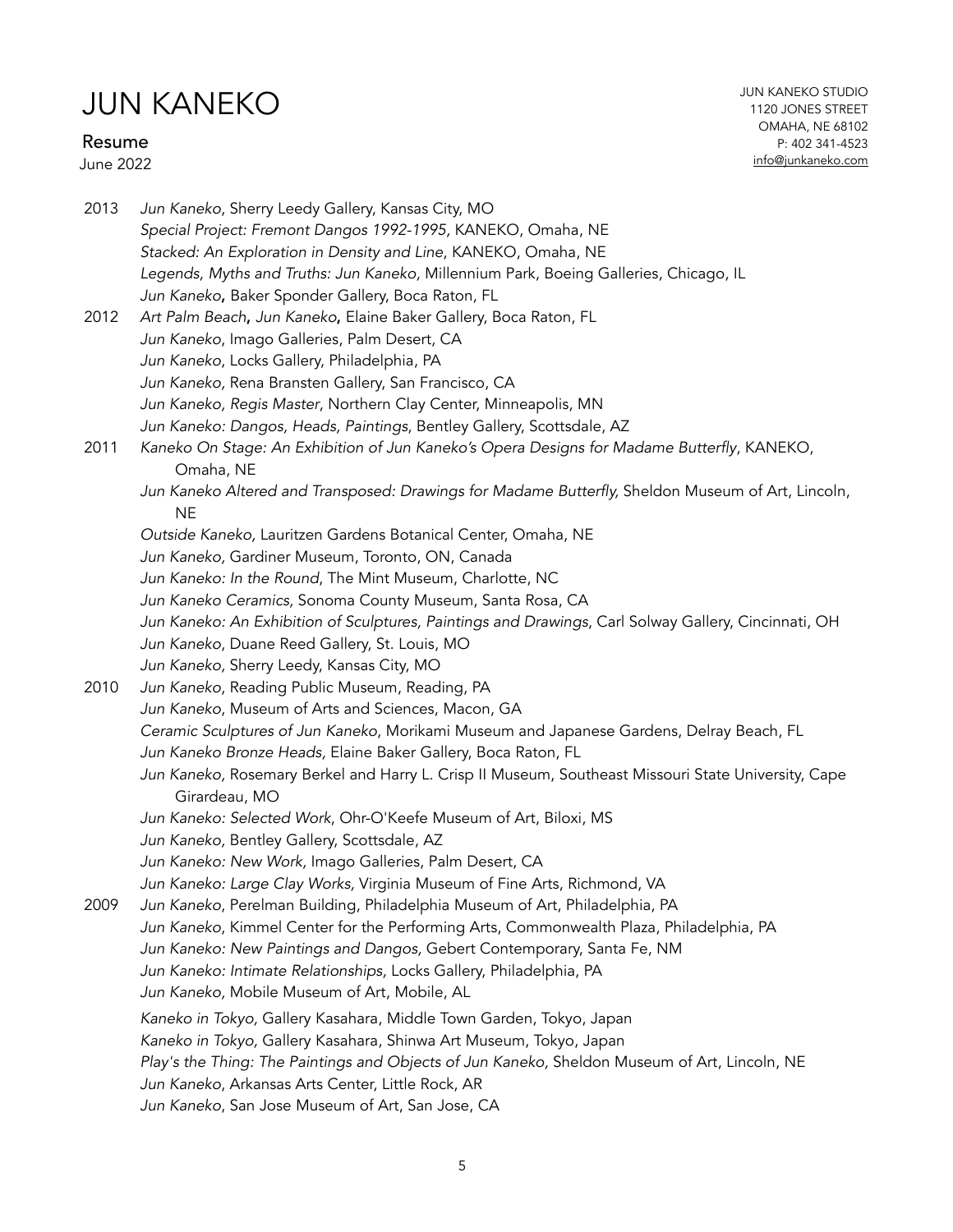Resume

June 2022

|      | Crosscurrents: Jun Kaneko & David Kuraoka, Maui Arts and Culture Center, Kahului, HI             |
|------|--------------------------------------------------------------------------------------------------|
|      | Jun Kaneko, Elaine Baker Gallery, Boca Raton, FL                                                 |
|      | Jun Kaneko: Drawings, Gallery Ham, Nagoya, Japan                                                 |
| 2008 | Jun Kaneko, Boise Art Museum, Boise, ID                                                          |
|      | Jun Kaneko: Dangos, Roof Garden Installation, Locks Gallery, Philadelphia, PA                    |
|      | Jun Kaneko, Hill Gallery, Birmingham MI                                                          |
|      | Jun Kaneko, Montgomery Museum of Fine Arts, Montgomery, AL                                       |
|      | Jun Kaneko, Alden B. Dow Museum of Science & Art at the Midland Center for the Arts, Midland, MI |
|      | Jun Kaneko: Sculpture and Painting, Traver Gallery, Seattle, WA                                  |
|      | Jun Kaneko, The Art Center, St. Petersburg, FL                                                   |
|      | Jun Kaneko, Imago Galleries, Palm Desert, CA                                                     |
|      | Jun Kaneko, Gerald Peters Gallery, Dallas, TX                                                    |
|      | Jun Kaneko, Elaine Baker Gallery, Boca Raton, FL                                                 |
|      | Madama Butterfly, Savannah College of Art and Design (SCAD), Atlanta, GA                         |
| 2007 | Jun Kaneko, Museum of Texas Tech University, Lubbock TX                                          |
|      | Jun Kaneko, Southern Methodist University, Dallas, TX                                            |
|      | Jun Kaneko, Elaine Baker Gallery, Boca Raton, FL                                                 |
|      | Jun Kaneko: Memorable Selections, Bentley Gallery, Scottsdale, AZ                                |
|      | Jun Kaneko: Bronze, Canvas, Ceramic, Paper, Gebert Contemporary, Santa Fe, NM                    |
|      | Jun Kaneko, Sherry Leedy Gallery, Kansas City, MO                                                |
|      | Jun Kaneko, Knoxville Museum of Art, Knoxville, TN                                               |
|      | Jun Kaneko: New Glass, Bullseye Connection Gallery, Portland, OR                                 |
| 2006 | Jun Kaneko, Schuster Center for the Performing Arts, Dayton, OH                                  |
|      | Jun Kaneko: Madame Butterfly, Dayton Visual Arts Center, Dayton, OH                              |
|      | Jun Kaneko: Beyond Butterfly, The Dayton Art Institute, Dayton, OH                               |
|      | Jun Kaneko: Drawings and Prints, Museum of Nebraska Art, Kearney, NE                             |
|      | Jun Kaneko: Dangos and Glass, Chiaroscuro Gallery, Santa Fe, NM                                  |
|      | Jun Kaneko: Selected Works 1989-2005, National Museum of Art, Osaka, Japan                       |
|      | Jun Kaneko: Selected Works 1989-2005, Museum of Modern Ceramic Art, Gifu, Japan                  |
|      | Jun Kaneko: Platters, Holter Museum of Art, Helena, MT                                           |
|      | Jun Kaneko, Maurine Littleton Gallery, Washington D.C.                                           |
|      | Jun Kaneko Exhibition, Gallery Kasahara, Chuden Chioyoda Building, Nagoya, Japan                 |
|      | Jun Kaneko, Stremmel Gallery, Reno, NV                                                           |
|      | Jun Kaneko: Beyond Butterfly, Bemis Center for Contemporary Arts, Omaha, NE                      |
|      | Jun Kaneko: Madama Butterfly, Joslyn Art Museum, Omaha, NE                                       |
|      | Jun Kaneko, Bentley Projects, Phoenix, AZ                                                        |
|      | Tropical Reflection: Drawings, Paintings and Sculpture by Jun Kaneko, The Contemporary Museum at |
|      | First Hawaiian Center, Honolulu, HI                                                              |
|      | Jun Kaneko, Elaine Baker Gallery, Boca Raton, FL                                                 |
| 2005 | Jun Kaneko, Gerald Peters Gallery, Dallas, TX                                                    |
|      | Jun Kaneko, Sherry Leedy Contemporary Art, Kansas City, MO                                       |
|      | Grand Opening, Bentley Projects, Phoenix, AZ                                                     |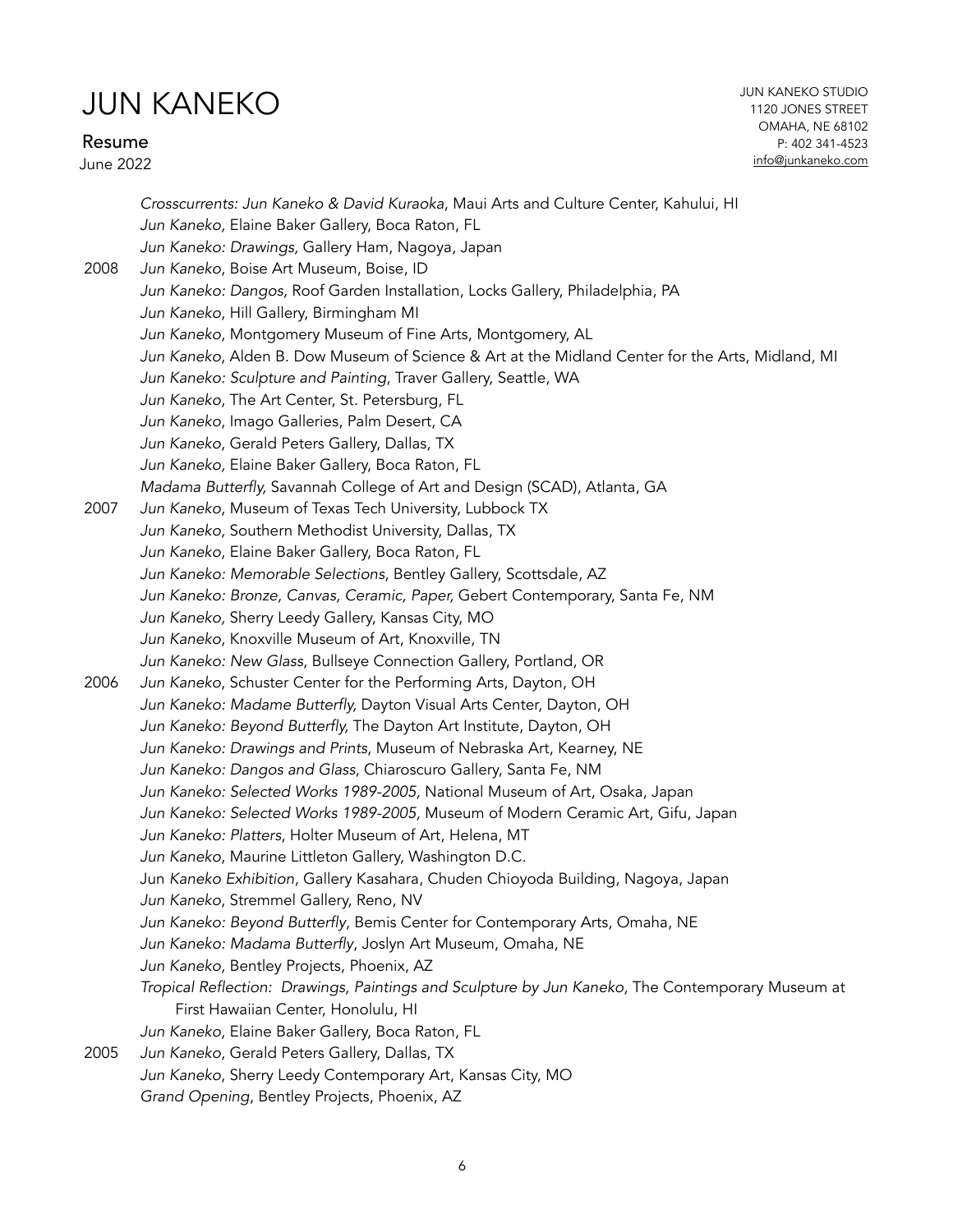#### Resume

June 2022

JUN KANEKO STUDIO 1120 JONES STREET OMAHA, NE 68102 P: 402 341-4523 [info@junkaneko.com](mailto:info@junkaneko.com?subject=)

*Jun Kaneko*, Millenia Gallery, Orlando, FL *Jun Kaneko,* Salt Lake Art Center, Salt Lake City, UT *Jun Kaneko Sculpture*, William Traver Gallery, Seattle, WA *Jun Kaneko: Small Objects and Constructions*, Chiaroscuro Gallery, Santa Fe, NM *Jun Kaneko, Ceramic Sculpture*, The Laura Russo Gallery, Portland, OR 2004 *Heads,* Imago Galleries, Palm Desert, CA *Jun Kaneko*, Braunstein/Quay Gallery, San Francisco, CA *Jun Kaneko*, Chiaroscuro Gallery, Santa Fe, NM *Jun Kaneko*, Fay Gold Gallery, Atlanta, GA *Jun Kaneko*, Rochester Art Center, Rochester, MN *Jun Kaneko*, William Traver Gallery, Seattle, WA 2003 *Jun Kaneko*, Daum Museum of Contemporary Art, Sedalia, MO *Jun Kaneko*, Fay Gold Gallery, Atlanta, GA *Jun Kaneko*, Gallery Brandstrup, Oslo, Norway *Jun Kaneko*, Joslyn Art Museum, Omaha, NE *Bronze heads & Ceramic Sculpture*, Klein Art Works, Chicago, IL *Jun Kaneko*, Maurine Littleton Gallery, Washington, DC *Jun Kaneko*, Pewabic Pottery, Detroit, MI 2002 *Ceramic Sculpture and Paintings*, Carson-Masuoka Gallery, Denver, CO *Glass*, Bullseye Connection Gallery, Portland, OR *Jun Kaneko*, Sherry Leedy Contemporary Art, Kansas City, MO *Jun Kaneko*, Holter Museum, Helena, MT *Jun Kaneko*, Kalamazoo Institute of Arts, Kalamazoo, MI Gail Severn Gallery, Ketchum, ID *Jun Kaneko*, Bentley Gallery, Scottsdale, AZ *Jun Kaneko*, LewAllen Contemporary, Santa Fe, NM *Jun Kaneko*, Nicolaysen Art Museum and Discovery Center, Casper, WY *Jun Kaneko*, Laura Russo Gallery, Portland, OR *Jun Kaneko*, William Traver Gallery, Seattle, WA *Jun Kaneko: On the Edge and In the Round*, San Francisco State University Fine Arts Gallery, San Francisco, CA, 2002. *On the Edge and In the Round*, Montalvo Gallery, Saratoga, CA 2001 *Jun Kaneko - Glass*, Bullseye Connection Gallery, Portland, OR *Dangos and Slabs*, Klein Art Works, Chicago, IL *Jun Kaneko: New Sculpture*, Bentley Gallery, Scottsdale, AZ *Jun Kaneko*, Frank Lloyd Gallery, Los Angeles, CA *Jun Kaneko*, Klein Art Works, Chicago, IL *Jun Kaneko*, Laura Russo Gallery, Portland, OR *Ceramic Forms and Painterly Surfaces: The Recent Work of Jun Kaneko*, Tyler Museum of Art, Tyler, TX *Tropical Energy*, Honolulu Academy of Arts, Honolulu, HI *Jun Kaneko*, University of Wyoming Art Museum, Laramie, WY *Jun Kaneko: Dangos in the Garden*, LongHouse Reserve, East Hampton, NY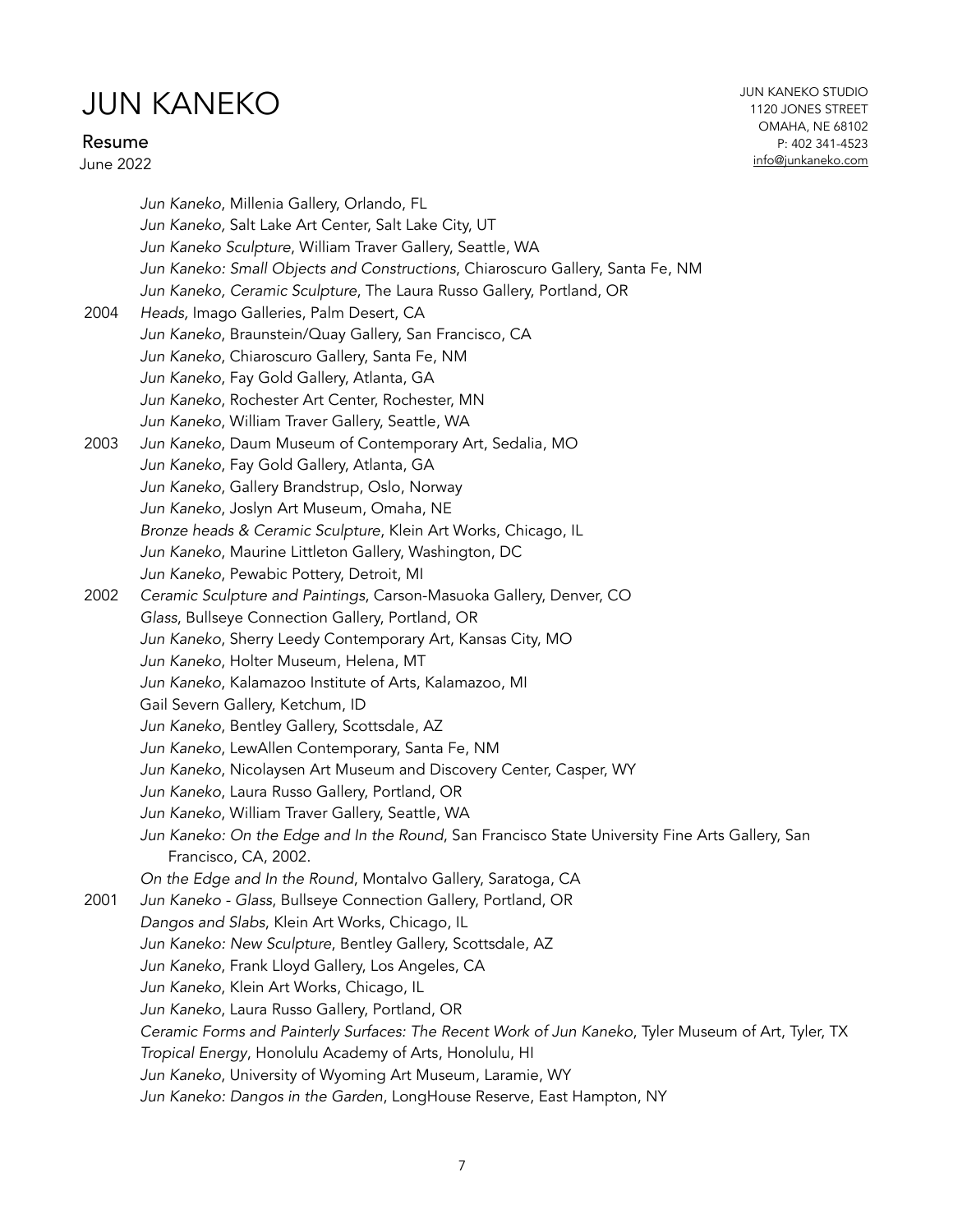#### Resume

June 2022

2000 *Jun Kaneko*, Durango Arts Center, Durango, CO *Jun Kaneko*, Fay Gold Gallery, Atlanta, GA *Jun Kaneko*, Imago Galleries, Palm Desert, CA *Jun Kaneko*, Klein Art Works, Chicago, IL *Jun Kaneko*, *Monumental New Works*, William Traver Gallery, Seattle, WA 1999 *Jun Kaneko*, LewAllen Contemporary, Santa Fe, NM *Jun Kaneko*, Northern Clay Center, Minneapolis, MN *Jun Kaneko*, The Art Center in Hargate, St. Paul's School, Concord, NH 1998 *Jun Kaneko: New Ceramic Sculpture*, Bentley Gallery, Scottsdale, AZ *Jun Kaneko*: *New Ceramic Sculpture & Painting*, Sherry Leedy Contemporary Art, Kansas City, MO *Jun Kaneko*, Center of the Earth Gallery, Charlotte, NC *Jun Kaneko*, Dorothy Weiss Gallery, San Francisco, CA *Jun Kaneko: New Paintings and Works on Paper, 1979-1997,* Klein Art Works, Chicago, IL *Jun Kaneko: Large Scale Ceramic Heads,* Klein Art Works, Chicago, IL *Jun Kaneko*, Gallery of Contemporary Art, Lewis and Clark College, Portland, OR *Jun Kaneko*, Stroke Gallery, Osaka, Japan *Jun Kaneko*, William Campbell Contemporary Art, Inc., Fort Worth, TX 1997 *Jun Kaneko*, Susanne Hilberry Gallery, Birmingham, MI 1996 *Jun Kaneko*, Gallery Kasahara, Osaka, Japan *Jun Kaneko*, Dorothy Weiss Gallery, San Francisco, CA *Jun Kaneko: Between Light and Shadow, Dutch Series,* Frans Halsmuseum, Haarlem, The Netherlands *Jun Kaneko*, Horwitch LewAllen Gallery, Santa Fe, NM *Jun Kaneko*, Klein Art Works, Chicago, IL 1995 *Jun Kaneko*, Gallery Takagi, Nagoya, Japan *Jun Kaneko*, Gallery Kasahara, Osaka, Japan *Jun Kaneko*, Klein Art Works, Chicago, IL 1994 *Jun Kaneko*, Bentley Gallery, Scottsdale, AZ *Jun Kaneko*, Dorothy Weiss Gallery, San Francisco, CA *Jun Kaneko*, LewAllen Gallery, Santa Fe, NM *Jun Kaneko*, Indigo Gallery, Boca Raton, FL 1993 *Jun Kaneko: Ceramics Sculptures*, Evanston Art Center, Evanston, IL *Jun Kaneko*, Gallery Takagi, Nagoya, Japan *Jun Kaneko*, Leedy Voulkos Gallery, Kansas City, MO *Jun Kaneko*, Susanne Hilberry Gallery, Birmingham, MI *Jun Kaneko: Ceramic Sculpture,* Klein Art Works, Chicago, IL 1992 *Jun Kaneko*, Dorothy Weiss Gallery, San Francisco, CA *Jun Kaneko*, Helen Drutt Gallery, New York, NY *Jun Kaneko*, Klein Art Works, Chicago, IL *Jun Kaneko*, Mark Masouka Gallery, Las Vegas, NV 1991 *Jun Kaneko*, Brendan Walter Gallery, Santa Monica, CA *Jun Kaneko*, Gallery Kasahara, Osaka, Japan *Jun Kaneko*, Gallery Takagi, Nagoya, Japan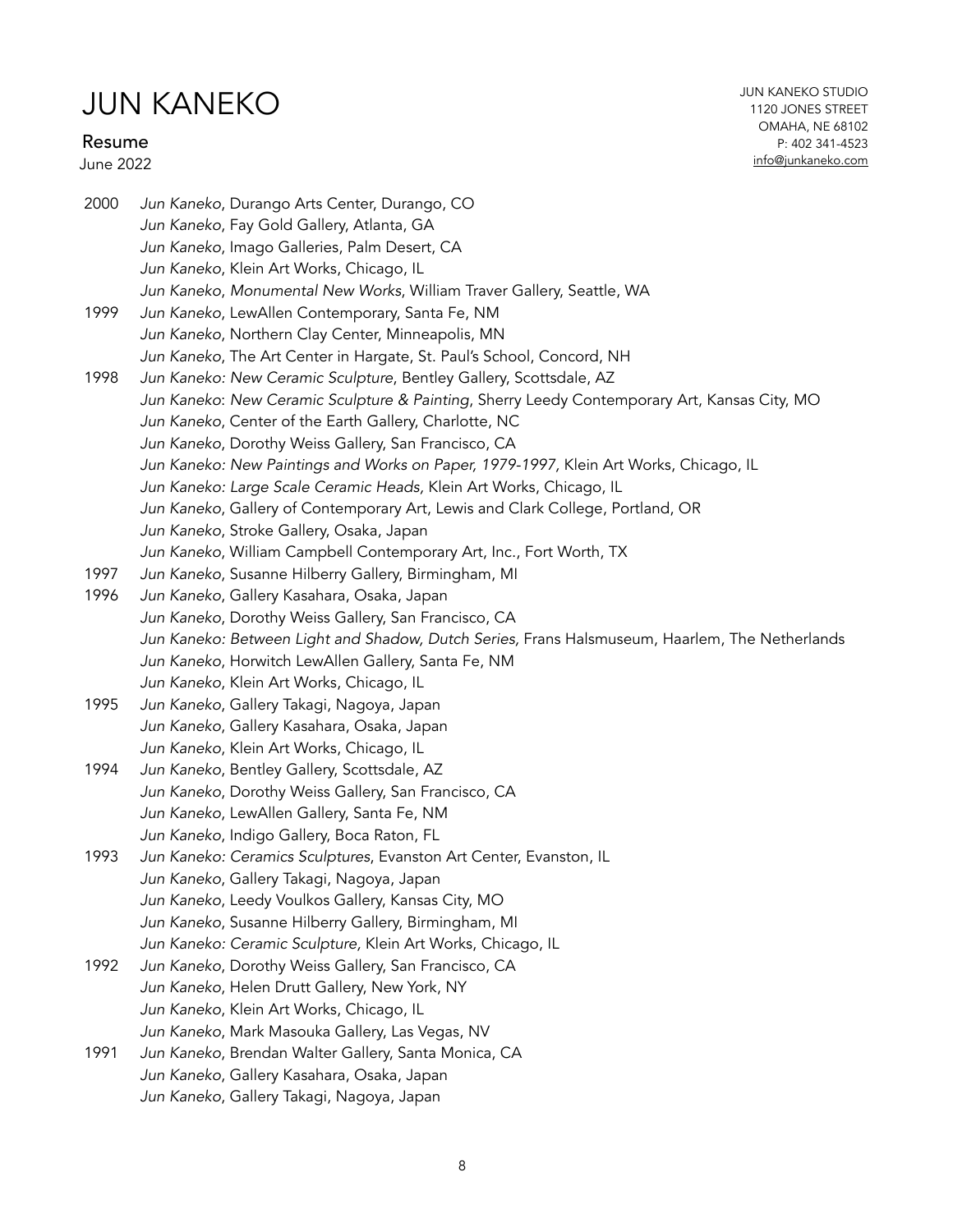### Resume

June 2022

JUN KANEKO STUDIO 1120 JONES STREET OMAHA, NE 68102 P: 402 341-4523 [info@junkaneko.com](mailto:info@junkaneko.com?subject=)

| 1990 | Jun Kaneko: Large-Scale Ceramic Works, Blue Star Space, San Antonio, TX                             |
|------|-----------------------------------------------------------------------------------------------------|
|      | Jun Kaneko, Dorothy Weiss Gallery, San Francisco, CA                                                |
|      | Jun Kaneko, Klein Art Works, Chicago, IL                                                            |
|      | Jun Kaneko, Manchester Craftsmen's Guild, Pittsburgh, PA                                            |
|      | Jun Kaneko, Southwest Craft Center, San Antonio, TX                                                 |
|      | Jun Kaneko, Susanne Hilberry Gallery, Birmingham, MI                                                |
| 1989 | Jun Kaneko, Brendan Walter Gallery, Santa Monica, CA                                                |
|      | Jun Kaneko, Galerie Barbara Silverberg, Montreal, QC, Canada                                        |
|      | Jun Kaneko, Gallery Takagi, Nagoya, Japan                                                           |
|      | Jun Kaneko, New Gallery, Omaha, NE                                                                  |
|      | Jun Kaneko, Sioux City Art Center, Sioux City, IA                                                   |
| 1988 | Jun Kaneko, Paul Klein Gallery, Chicago, IL                                                         |
|      | Jun Kaneko: Large Scale Ceramic Works, The Kansas City Contemporary Art Center, Kansas City, MO     |
|      | Jun Kaneko, Susanne Hilberry Gallery, Birmingham, MI                                                |
|      | Jun Kaneko: New Work, Dorothy Weiss Gallery, San Francisco, CA                                      |
| 1987 | Jun Kaneko, Arabia Gallery, Helsinki, Finland                                                       |
|      | Jun Kaneko, Dorothy Weiss Gallery, San Francisco, CA                                                |
|      | Jun Kaneko, Gallery Kasahara, Osaka, Japan                                                          |
|      | Jun Kaneko, Gallery Takagi, Nagoya, Japan                                                           |
|      | Jun Kaneko, Heath Gallery, Atlanta, GA                                                              |
|      | Jun Kaneko, Sheldon Museum of Art, University of Nebraska, Lincoln, NE                              |
|      | Jun Kaneko, Susanne Hilberry Gallery, Birmingham, MI                                                |
| 1986 | Jun Kaneko, Paul Klein Gallery, Chicago, IL                                                         |
|      | The Omaha Project: Jun Kaneko, Museum of South Texas, Corpus Christi, TX                            |
|      | Jun Kaneko, The Polka Dot Sidewalk, Museum of South Texas, Corpus Christi, TX                       |
| 1985 | Jun Kaneko, Laumeier Sculpture Garden, St. Louis, MO                                                |
|      | Jun Kaneko: Paintings, Drawings, Ceramics, Tweed Museum of Art, University of Minnesota, Duluth, MN |
| 1984 | Jun Kaneko, Fabric Workshop Gallery, New York, NY                                                   |
|      | Jun Kaneko, Helen Drutt Gallery, Philadelphia, PA                                                   |
|      | Jun Kaneko, Morgan Gallery, Kansas City, MO                                                         |
|      | Jun Kaneko, Public First National Bank, Belleville, IL                                              |
| 1983 | Jun Kaneko, Gallery Takagi, Nagoya, Japan                                                           |
|      | Jun Kaneko, Helen Drutt Gallery, Philadelphia, PA                                                   |
|      | Jun Kaneko, Norman Fire House Art Center, Norman, OK                                                |
|      | Jun Kaneko, Quay Gallery, San Francisco, CA                                                         |
|      | Jun Kaneko: Large Scale Ceramic Sculpture & New Drawing, Ree Schonlau Gallery, Omaha, NE            |
|      | Jun Kaneko: Clay & Drawings, Yaw Gallery, Birmingham, MI                                            |
| 1982 | Jun Kaneko, Betty Moody Gallery, Houston, TX                                                        |
|      | Jun Kaneko, Morgan Gallery, Shawnee Mission, KS                                                     |
|      | Jun Kaneko, New York State College of Ceramics, Alfred University, Alfred, NY                       |
| 1981 | Jun Kaneko, Gallery Takagi, Nagoya, Japan                                                           |
|      | Jun Kaneko: Parallel Sounds, Contemporary Art Museum, Houston, TX                                   |
|      |                                                                                                     |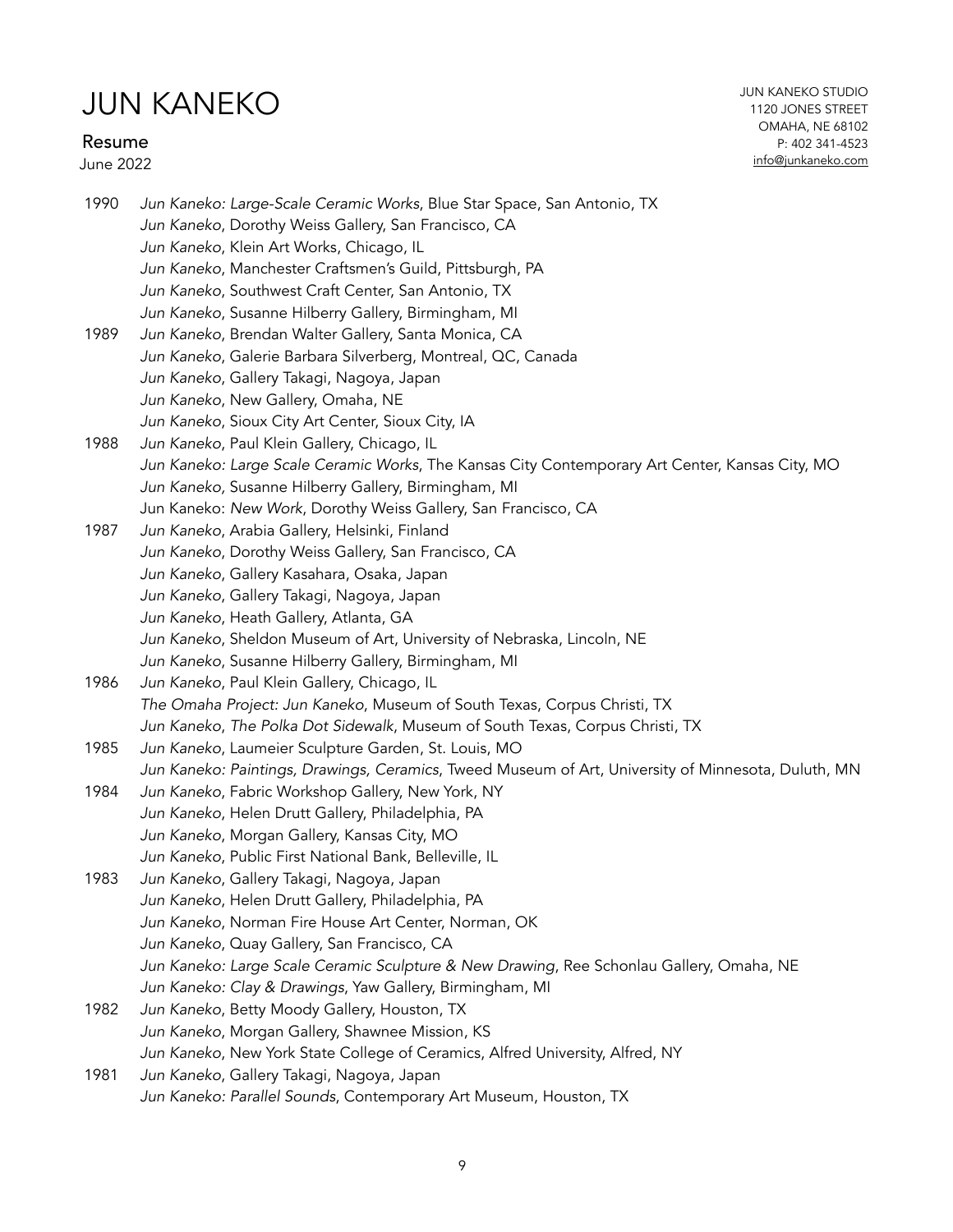#### Resume

June 2022

JUN KANEKO STUDIO 1120 JONES STREET OMAHA, NE 68102 P: 402 341-4523 [info@junkaneko.com](mailto:info@junkaneko.com?subject=)

*Jun Kaneko*, The Banff Centre, Walter Phillips Gallery, Banff, AB, Canada

*Jun Kaneko*, Helen Drutt Gallery, Philadelphia, PA

- 1980 *Jun Kaneko*, Gallery Toen, Shigaraki, Japan
- 1979 *Jun Kaneko*, Clayworks Studio Workshop, New York, NY *Jun Kaneko*, Gallery Takagi, Nagoya, Japan
- 1978 *Jun Kaneko*, Gallery Takagi, Nagoya, Japan
- 1977 *Jun Kaneko*, Coa Gallery, Kyoto, Japan
- 1975 *Jun Kaneko*, Woods-Gerry Gallery, Rhode Island School of Design, Providence, RI
- 1971 *Jun Kaneko*, Mori's Form, Osaka, Japan
- 1969 *Jun Kaneko*, El Dorado Gallery, Nagoya, Japan

#### GROUP EXHIBITIONS

- 2022 *Pure Form: Japanese Sculptural Ceramics*, Art Gallery of South Australia, Adelaide, Australia *California Clay: The Big Bang*, Clarinda Carnegie Art Museum, Clarinda, IA
- 2021 *Global Asias: Contemporary Asian and Asian American Art from the Collections of Jordan D. Schnitzer and His Family Foundation*,

Traveling exhibition (scheduled through 2023): Palmer Museum of Art at Penn State, University Park, PA; Knoxville Museum of Art, Knoxville, TN; Heckscher Museum of Art, Huntington, NY; Yellowstone Art Museum, Billings, MT; USC Pacific Asia Museum, Pasadena, CA

*With Eyes Opened: Cranbrook Academy of Art Since 1932*, Cranbrook Art Museum, Bloomfield Hills, MI *A Delicate Balance: Public Art Exhibition in Sonoma Plaza*, Sonoma, CA

*The Floating Bridge:* Postmodern and Contemporary Japanese Ceramics, Everson Museum of Art, Syracuse, NY

*Objects: USA 2020*, R & Company, New York, NY

*The Rule of Three*, Daum Museum of Contemporary Art, Sedalia, MO

- 2019 *Art for All*, Jordan Schnitzer Museum of Art at Portland State University, Portland, OR
	- *Influence*, KANEKO, Omaha, NE

*In Hawai'i*, Hawaii State Art Museum, Honolulu, HI

*Height x Width x Depth: Sculpture from the Arkansas Arts Center Foundation Collection*, Bradbury Art Museum, Little Rock, AR

*Rites of Spring*, Longhouse Reserve, East Hampton, NY

*Tending the Fires: Recent Acquisitions in Clay*, Fuller Craft Museum, Brockton, MA

*Seattle Art Fair: Jun Kaneko, John Kiley, Jane Rosen*, exhibited by Traver Gallery at Centurylink Field, Seattle WA

*Cool Clay, Recent Acquisitions of Contemporary Ceramics*, Crocker Art Museum, Sacramento, CA

2018 *The Elaine and Sidney Cohen Collection of Contemporary Ceramics,* Crocker Art Museum, Sacramento, CA

*Humanistic Return: The Spiritual Origin of Ceramic Art,* Yingge Ceramics Museum, New Taipei City, Taiwan *Art In the Garden*, Montgomery Museum of Fine Art, Montgomery, AL *Adornment*, Museum of Nebraska Art, Kearny, NE

*Compelled to Tell: Color*, Museum of Nebraska Art, Kearney, NE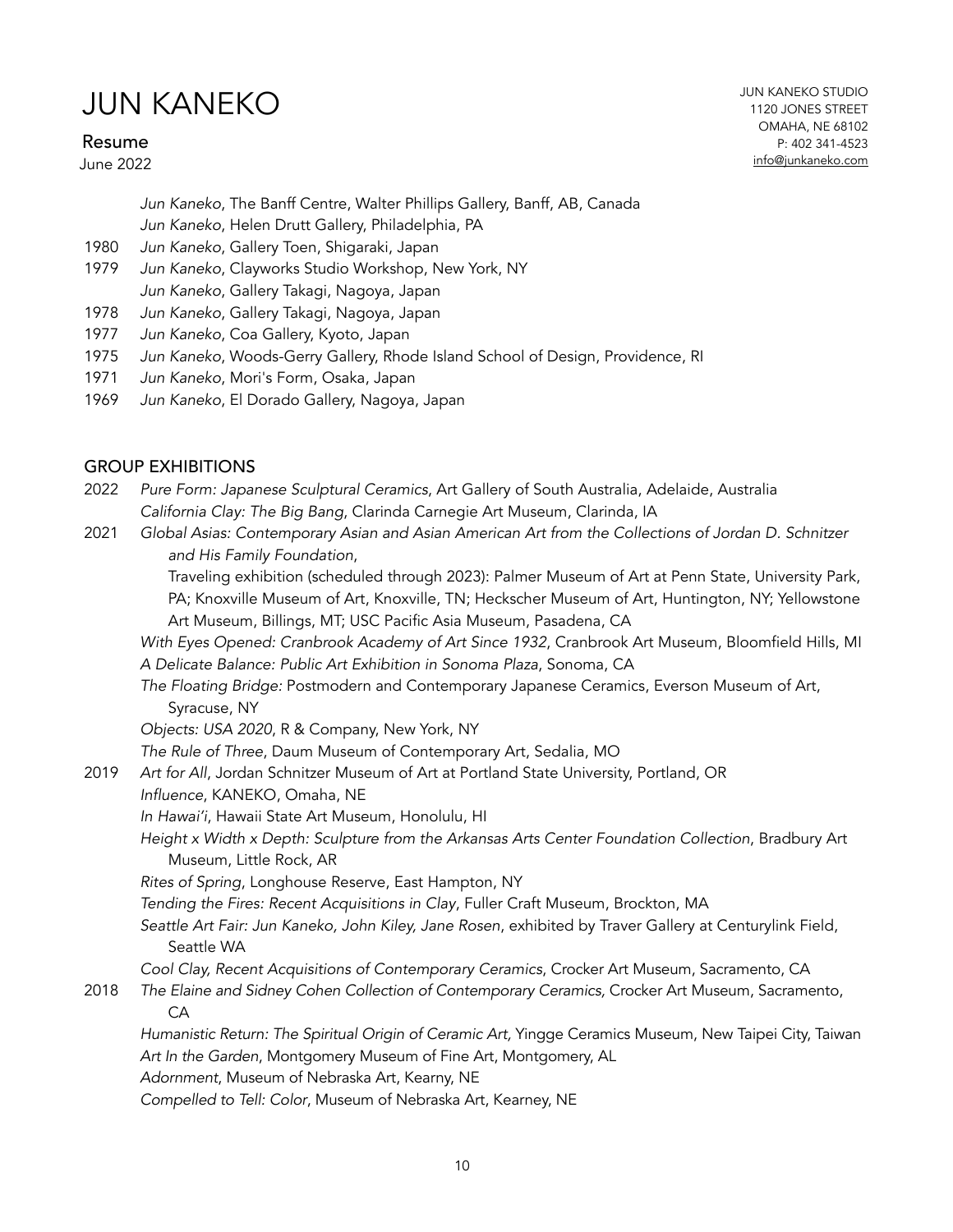### Resume

June 2022

| 2017 | Platform Series: An Incident, The Armory Show, New York City, NY<br>Emphasized, Eye on the Scale, Hawaii, State Art Museum, Honolulu, HI<br>When Altitude Becomes Form: Japanese Art of the 1970's through the Photography of Anzai Shigeo, |
|------|---------------------------------------------------------------------------------------------------------------------------------------------------------------------------------------------------------------------------------------------|
|      | The National Museum of Art, Osaka, Japan                                                                                                                                                                                                    |
| 2016 | Passion & Obsession: From the Collection, KANEKO, Omaha, NE                                                                                                                                                                                 |
|      | Cranbrook Ceramics +/- 25 Years, ASU Art Museum, Tempe, Arizona                                                                                                                                                                             |
|      | Magical Designs for Mozart's Magic Flute, New York Public Library for Performing Arts, New York, NY                                                                                                                                         |
|      | and Kent State University Museum, Kent, OH                                                                                                                                                                                                  |
|      | National Ceramics Invitational, William Traver Gallery, Seattle, WA                                                                                                                                                                         |
|      | Function, Form, and Fantasy: Ceramics from the Dr. Robert and Deanna Harris Burger Collection, Flint<br>Institute of Arts, Flint, MI                                                                                                        |
|      | Clay Through Time: Ancient to Contemporary Ceramics, Flint Institute of Arts, Flint, MI                                                                                                                                                     |
|      | Rites of Spring, Longhouse Reserve, East Hampton, NY                                                                                                                                                                                        |
|      | The Once and Future: New Now, Sherry Leedy Gallery, Kansas City, MO                                                                                                                                                                         |
|      | Time + Space: Beginnings, Bemis Center for Contemporary Arts, Omaha, NE                                                                                                                                                                     |
| 2015 | Art Seen: A Juried Exhibition of Artists from Omaha to Lincoln, Joslyn Museum of Art, Omaha, NE                                                                                                                                             |
|      | The Familiar and the Indefinable in Clay: The 71st Scripps College Ceramic Annual, Scripps College,<br>Claremont, CA                                                                                                                        |
|      | Glazed and Diffused, Ferrin Contemporary, North Adams, MA                                                                                                                                                                                   |
|      | Honoring the Past, Embracing the Future, American Museum of Ceramic Art, Pomona, CA                                                                                                                                                         |
|      | Plates, Platters, & Discs: Selection from the Collection, Daum Museum of Contemporary Art, Sedalia,<br><b>MO</b>                                                                                                                            |
|      | Passport 2015, Japantown, SanFrancisco, CA                                                                                                                                                                                                  |
| 2014 | Seasons of Sculpture VII, Sarasota, FL                                                                                                                                                                                                      |
|      | Identity and Originality: New Collection of Modern Ceramics, Museum of Ceramic Art, Hyogo, Japan<br>Shades of White, William Traver Gallery, Seattle, WA                                                                                    |
|      | Resurfaced and Reformed: Evolutions in Studio Ceramics, Tweed Museum of Art, University of Minnesota<br>Duluth, Duluth, MN                                                                                                                  |
|      | Raku Ceramics, Sedona Art Center, Sedona, AZ                                                                                                                                                                                                |
| 2013 | Crafting Contemporary: Selections from the Daphne Farago Collection, Museum of Fine Arts, Boston, MA                                                                                                                                        |
|      | Art as Mammel, University of Nebraska at Omaha, Omaha, NE                                                                                                                                                                                   |
| 2012 | Provenance: In Honor of Arlene Schnitzer, Jordan Schnitzer Museum of Art, University of Oregon,<br>Eugene, OR                                                                                                                               |
|      | Marks and Conversations IV, Gail Severn Gallery, Ketchum, ID                                                                                                                                                                                |
|      | Color, Gail Severn Gallery, Ketchum, ID                                                                                                                                                                                                     |
|      | Jun Kaneko, Bean Finneran, Gail Severn Gallery, Ketchum, ID                                                                                                                                                                                 |
| 2011 | 2011: Artists from the Center, Archie Bray Foundation for the Ceramic Arts, Helena, MT                                                                                                                                                      |
|      | Big Ass Sculpture Show, Rena Bransten Gallery, San Francisco, CA                                                                                                                                                                            |
|      | Handmade for Japan, Online Benefit for Japan Auction                                                                                                                                                                                        |
|      | 20th Century Ceramics: From Kenkichi TOMIMOTO to Kazuo YAGI, The Museum of Ceramic Art, Hyogo,                                                                                                                                              |
|      | Sasayama, Japan                                                                                                                                                                                                                             |
|      | The Soldner Society, The Heights Waterfront, Tampa, FL                                                                                                                                                                                      |
|      |                                                                                                                                                                                                                                             |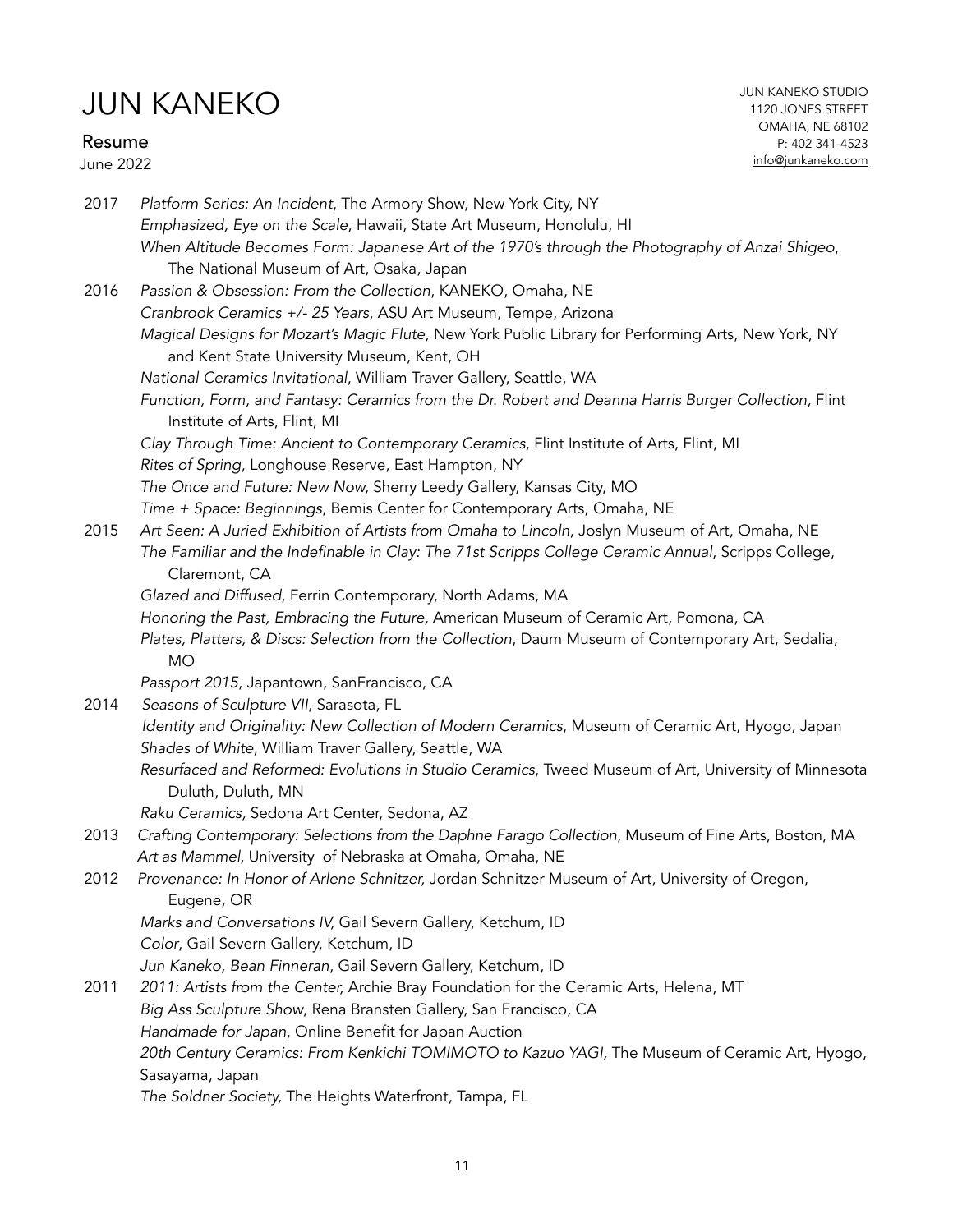Resume

June 2022

*Creating the New Century: Contemporary Art from the Dicke Collection, Dayton Art Institute, Dayton, OH Crafting Modernism: Midcentury American Art & Design*, Museum of Arts & Design, New York, NY 2010 *Collection 2: Focus on Recent Acquisitions*, The National Museum of Art, Osaka, Japan *EXcenTriCA*, LongHouse Reserve, East Hampton, NY *Innovations and Change: Great Ceramics from the Arizona State University Art Museum*, Columbia Museum or Art, Columbia, SC *Sculpture: Intimate to Monumental,* Gail Severn Gallery, Ketchum, ID *Drawing On Sculpture,* Beatrice M. Haggerty Gallery, University of Dallas, Irving, TX 2009 *Inspiration*, William Traver Gallery, Tacoma, WA *Clay Canvases: The Fine Art of Painted Ceramics*, Gardiner Museum Toronto, ON, Canada *Glass Education Network 2009: Jun Kaneko and Therman Statom*, Nagoya University of Arts, Nagoya, Japan *A Passionate Observer: A Tribute to Helen Drutt*, The Clay Studio, Philadelphia, PA *Crosscurrents: Jun Kaneko and David Kuraoka*, Maui Arts & Culture Center, Kahului, HI 2008 *Sculpture: A Wyoming Invitational,* University of Wyoming Art Museum, Laramie WY *Generations: Works by Jun Kaneko and Toshiko Takaezu*, Lamont Gallery, Phillips Exeter Academy, Exeter, NH *NewNow*, Nerman Museum of Contemporary Art, Johnson Community College, Overland, KS *Recent Work by Gallery Artists*, Laura Russo Gallery, Portland, OR *Hot Color, Cool Glass*, Arkansas Arts Center, Little Rock, AR *On Existence*, The Museum of Fine Arts, Gifu, Japan *Jun Kaneko-Therman Statom*, Gail Severn Gallery, Ketchum, ID *New, Novel and Never Shown before 2008: Recent Gifts to the Collection,* Racine Art Museum, Racine, WI *ConTempoRarities*, The Contemporary Museum, Honolulu, HI 2007 *Uncommon Objects*, Hawai'i State Art Museum, Honolulu, HI *All the Difference: Works in Clay*, Emily Davis Gallery, Mary Schiller Myers School of Art, The University of Akron, Akron, OH *Innovation and Change: Great Ceramics from the Ceramic Research Center, Arizona State University Art Collection*, Fort Wayne Museum of Art, Fort Wayne, IN *Bold Expressions in Modern Art: The Buddy Greenberg Collection*, Wichita Art Museum, Wichita, KS *Grand Opening 07/07/07*, Gebert Contemporary, Santa Fe, NM *SOFA New York*, Park Avenue Armory, New York, NY *Shy Boy, She Devil and Isis: Selections from the Wornick Collection*, Museum of Fine Arts, Boston, MA *Sculptors on Paper,* Sheldon Museum of Art, Lincoln, NE *Actor! Actor! The Intersection of Art and Theater*, Palo Alto Art Center, Palo Alto, CA *New Works 2007: Celebrating Recent Gifts to RAM*, Racine Art Museum, Racine, WI 2006 *Contemporary American Crafts*, Art in Embassies Exhibition, American Embassy, Seoul, South Korea *A Ceramic Legacy: The S. Janssen and R.M. Johns Collection*, Arizona State University Museum, Tempe, AZ Bentley Projects, Phoenix, AZ (3-person) *10th Anniversary Exhibition*, The Contemporary Museum at First Hawaiian Center, Honolulu, HI *Jun Kaneko and Michael Sarich*, Stremmel Gallery, Reno, NV *Clayarch Int'l Architecture/Ceramic Exhibition*, Gimhae Museum, South Korea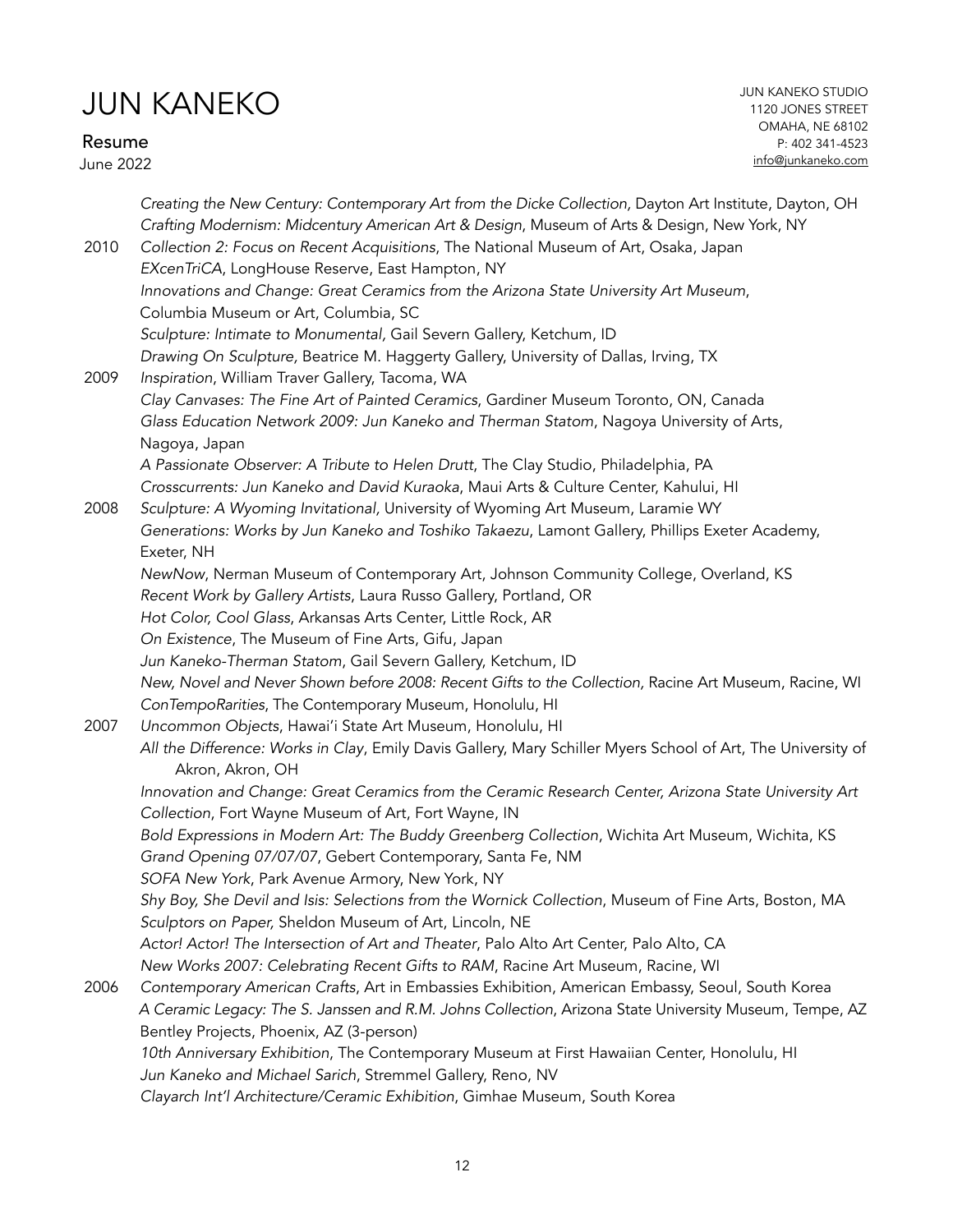Resume June 2022 JUN KANEKO STUDIO 1120 JONES STREET OMAHA, NE 68102 P: 402 341-4523 [info@junkaneko.com](mailto:info@junkaneko.com?subject=)

|      | ClayFusion: Ceramists Work in Glass, Jun Kaneko Sushi Plates, Bullseye Connection Gallery,<br>Portland, OR                                                                      |
|------|---------------------------------------------------------------------------------------------------------------------------------------------------------------------------------|
| 2005 | Ceramics: Frank Boyden, Jun Kaneko, Geoffrey Pagen, Don Reitz, Laura Russo Gallery, Portland, OR<br>Jun Kaneko & Douglass Freed, Sherry Leedy Contemporary Art, Kansas City, MO |
|      | Contemporary Kiln-Glass: A Survey of Works from the Bullseye Glass Co. Collection and the Bullseye<br>Connection Gallery, Illinois Wesleyan University, Bloomington IL          |
|      | 25th Anniversary Exhibition, Fay Gold Gallery, Atlanta, GA                                                                                                                      |
|      | Japan/USA: A Cross Cultural Exchange, Santa Fe Clay, Santa Fe, NM                                                                                                               |
|      | Laura Russo Gallery, Portland, OR (3-person)                                                                                                                                    |
|      | Chiaroscuro, Santa Fe, NM (2-person)                                                                                                                                            |
|      | Transformations: The Language of Craft, National Gallery of Australia, Canberra, Australia                                                                                      |
| 2004 | Inaugural Exhibition, Bentley Projects, Scottsdale, AZ                                                                                                                          |
|      | Sculpture Garden, Gail Severn Gallery, Ketchum, ID                                                                                                                              |
|      | Studio Glass International, Concordia University, Seward, NE                                                                                                                    |
|      | Summer Group Show of Gallery Artists, Laura Russo Gallery, Portland, OR                                                                                                         |
|      | The Secret History of Clay, Tate Liverpool, Liverpool, United Kingdom                                                                                                           |
|      | All Fired Up: A Contemporary Ceramics Experience, Reed Whipple Cultural Center, Las Vegas, NV                                                                                   |
| 2003 | The Character of Clay: Jun Kaneko & Bean Finneran, Gail Severn Gallery, Ketchum, ID                                                                                             |
|      | 100 Treasures of Cranbrook Art Museum, Cranbrook Art Museum, Bloomfield Hills, MI                                                                                               |
|      | Clay, The Museum of Contemporary Art of Georgia, Atlanta, GA                                                                                                                    |
|      | Concentus, National Museum of Decorative Arts, Oslo, Norway                                                                                                                     |
|      | Group Exhibition, William Traver Gallery, Seattle, WA                                                                                                                           |
|      | Shared Passion: Sara and David Lieberman Collection, Arizona State University Art Museum, Tempe, AZ                                                                             |
|      | W. Wegman, J. Bartlett, J. Kaneko, Imago Galleries, Palm Desert, CA                                                                                                             |
| 2002 | The Erotic Life of Clay: A Group Exhibition of Contemporary and Historic Ceramics, SFSU Fine Arts<br>Gallery, San Francisco, CA                                                 |
|      | 25th Anniversary Exhibit, William Traver Gallery, Seattle, WA                                                                                                                   |
|      | Accent on Ceramics, Phoenix Sky Harbor International Airport, Phoenix, AZ                                                                                                       |
|      | Coming of Age, Mint Museum of Craft and Design, Charlotte, NC                                                                                                                   |
|      | Contemporary American Ceramics 1950-1990, Aichi Ceramic Museum, Nagoya, National                                                                                                |
|      | Museum of Modern Art in Kyoto, Tochigi Ceramic Museum, Tochigi, Japan                                                                                                           |
|      | Evidence: Invitational, Sherry Leedy Contemporary Art, Kansas City, MO                                                                                                          |
|      | J. Kaneko, T. Fawkes, M. Bauer, M. Kosuge, Laura Russo Gallery, Portland, OR                                                                                                    |
|      | Poetics of Clay: An International Perspective, Philadelphia Art Alliance, Philadelphia, PA, touring to the                                                                      |
|      | Museum of Art and Design/Taideteollisuusmuseo, Helsinki, Finland                                                                                                                |
|      | Sculptural Clay Invitational, Daum Museum of Contemporary Art, Sedalia, MO                                                                                                      |
|      | Setagaya Museum in Tokyo, Japan                                                                                                                                                 |
|      | T. Statom, J. Kaneko, L. González Palma, R. Goethals, Gail Severn Gallery, Ketchum, ID                                                                                          |
| 2001 | Untitled, Imago Galleries, Palm Desert, CA<br>Generations in Clay, Center of Earth Gallery, Charlotte, NC                                                                       |
|      | RSVP MONA, Museum of Nebraska Art, Kearney, NE                                                                                                                                  |
|      | Poetics of Clay, Philadelphia Art Alliance, Philadelphia, PA                                                                                                                    |
|      |                                                                                                                                                                                 |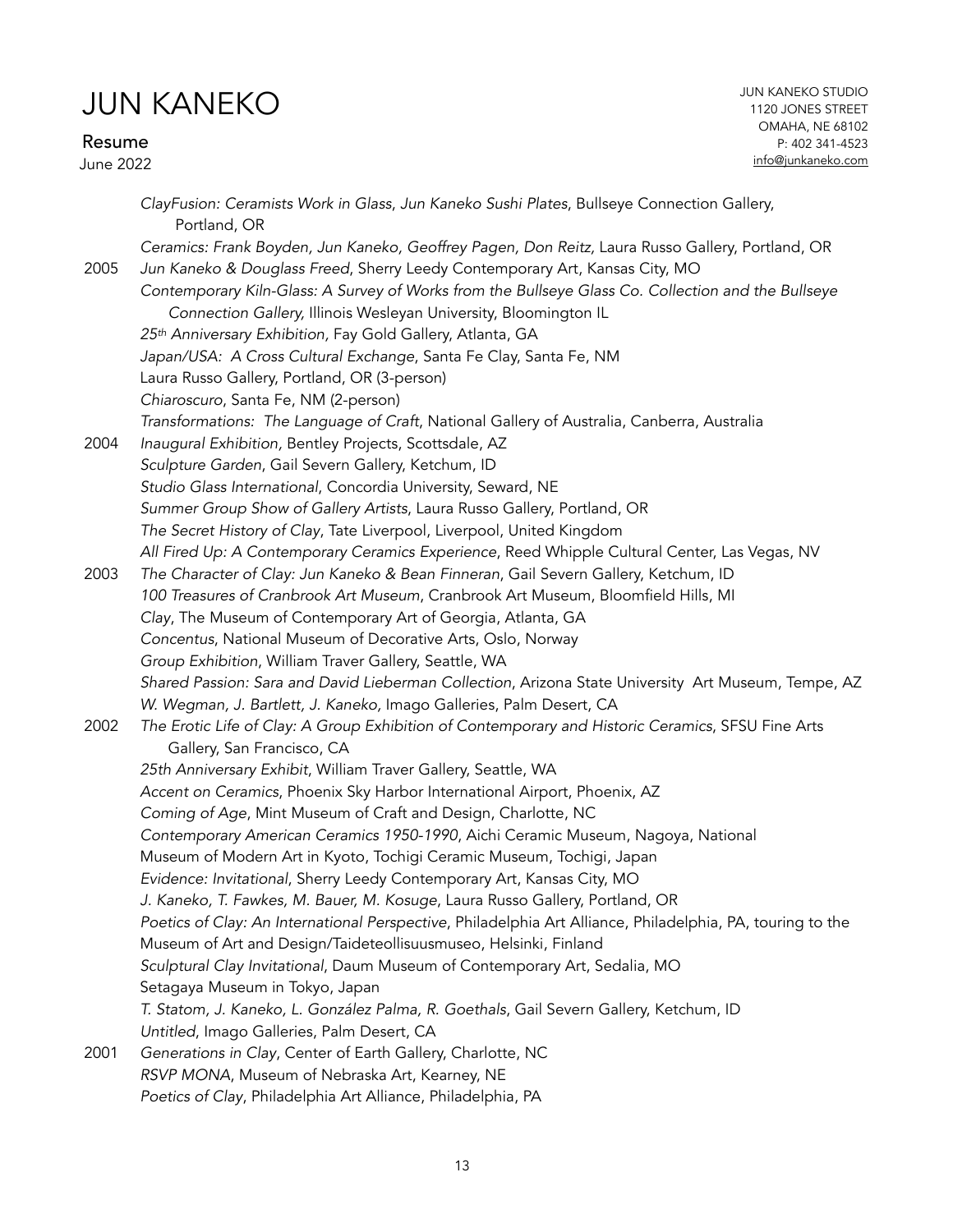Resume June 2022 JUN KANEKO STUDIO 1120 JONES STREET OMAHA, NE 68102 P: 402 341-4523 [info@junkaneko.com](mailto:info@junkaneko.com?subject=)

*World Ceramic Exposition 2001 Korea*, Seoul, South Korea *High Fire: Significant Ceramic Sculpture*, Sherry Leedy Contemporary Arts, Kansas City, MO *Jun Kaneko, Ralph Paquin*, Harper Center for the Arts, Clinton, SC *Clay Feast*, Gulgong, Australia 2000 *Goro Suzuki, Jun Kaneko*, Gallery Kasahara, Osaka, Japan *Two Masters of Modern Ceramics: Jun Kaneko and Irvin Tepper*, Judy Ann Goldman Fine Art, Boston, MA (2-person) *Color and Fire*, Los Angeles County Museum of Art, Los Angeles, CA *Everson Ceramic National*, Everson Museum of Art, Syracuse, NY LewAllen Contemporary, Santa Fe, NM *Wonder & Discovery*, Shigaraki Sculpture Park, Shigaraki, Japan *The Summer Show*, Sherry Leedy Contemporary Art, Kanas City, MO 1999 *Biennial Exhibition of Public Art,* Neuberger Museum of Art, Purchase, NY *Contemporary Clay*, Bowling Green State University, Bowling Green, OH Imago Galleries, Palm Desert, CA *Rare Earth*, Cedar Rapids Museum of Art, Cedar Rapids, IA *Contemporary Clay: Master Teachers/Master Students*, Bowling Green State University, Bowling Green, OH *Contemporary American Ceramics and Glass*, Seto Ceramics and Glass Art Center, Aichi, Japan *Mud and Fire*, University of Wisconsin, Eau Claire, WI *Horizons*, Center of the Earth Gallery, Charlotte, NC 1998 Klein Art Works, Chicago, IL *Le Geste et la Couleur*, Musée Magnelli, Vallauris, France *Crossing Cultures*, LewAllen Contemporary, Santa Fe, NM *EKWC*, Centro de Artesanía e Deseño de Galicia, Lugo, Spain *Summer Show*, Leedy Voulkos Gallery, Kansas City, MO *A Fire for Ceramics,* Hand Workshop Art Center, Richmond, VA *SOFA Chicago: Sculpture Objects Functional Art*, Navy Pier, Chicago, IL 1997 *Invitational Ceramic Exhibition*, University of Wisconsin, White Water, WI *Society of Arts and Crafts Centennial*, Clay Exhibition, Boston, MA *Sculptors & Their Drawings*, Dorothy Weiss Gallery, San Francisco, CA *Masters in Clay,* Academy of Art, Leuven, Belgium *A New Expression of the Earth*, Fundación Luís Seoane, A Coruña, Spain 1996 *Peter Voulkos & Jun Kaneko: Shigaraki Project*, Kenji Taki Gallery, Nagoya, Japan Chico State University, Chico, CA *Fine Art of Craft and Sculpture*, LewAllen Gallery, Santa Fe, NM 6-person show, Salt Lake Art Center, Salt Lake City, UT *K'96 International Ceramic Art*, South Carelian Art Museum, Lappeenranta, Finland *Made in Kent*, Kent State University, Kent, OH 1995 Anne Reed Gallery, Sun Valley, ID *Ryoji Koie, Goro Suzuki, Jun Kaneko,* Maruei Gallery, Nagoya, Japan 1994 *International Contemporary Ceramic Exhibition*, Aichi Prefecture Ceramic Museum, Seto, Japan *KPMG: Peat Marwick Collection*, Renwick Gallery, Washington D.C.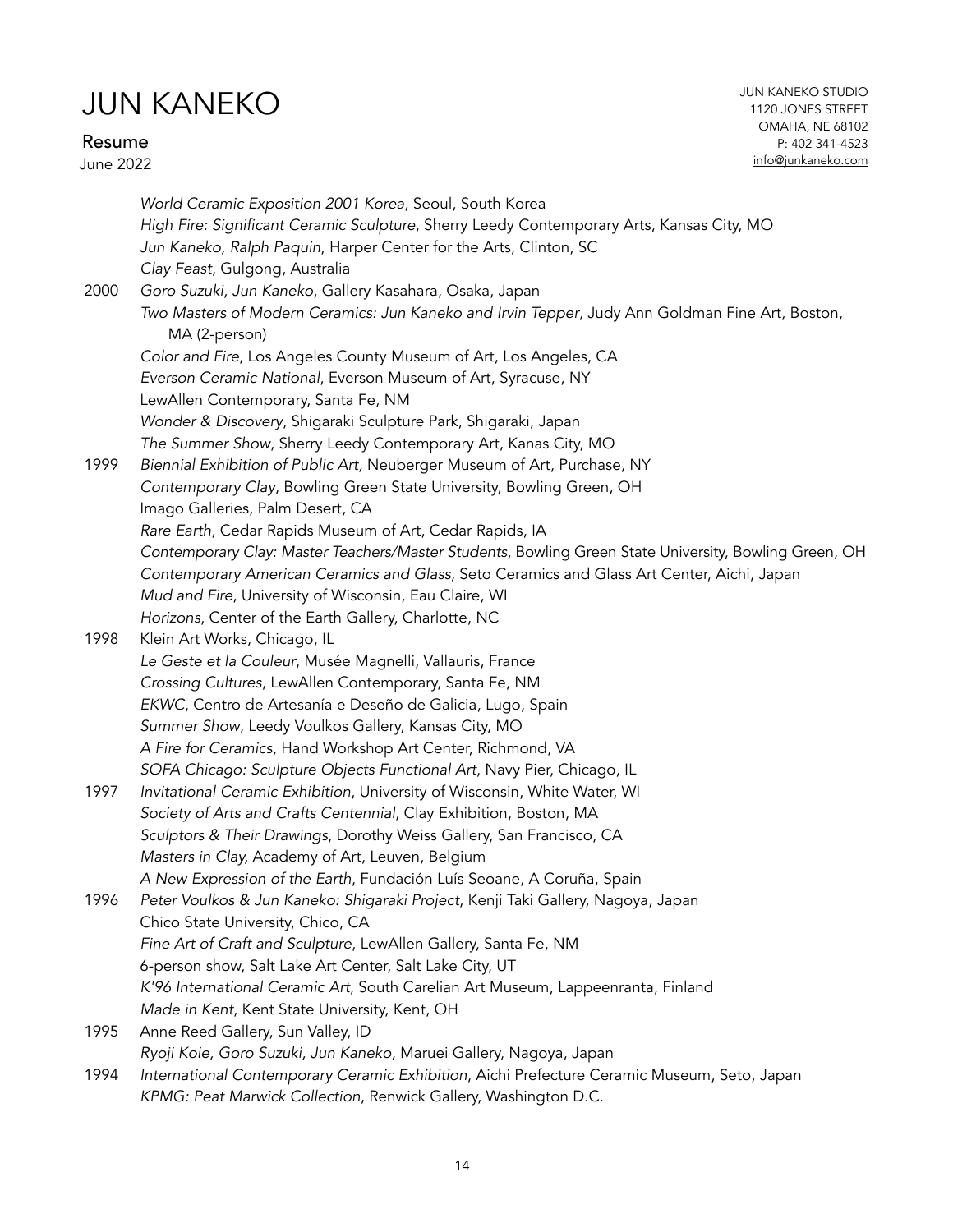Resume

June 2022

|      | New Craft Forms, Exhibition for Winter Olympics, Lillehammer, Norway                                                                                                                                                                                                                                                                                                                                                                |
|------|-------------------------------------------------------------------------------------------------------------------------------------------------------------------------------------------------------------------------------------------------------------------------------------------------------------------------------------------------------------------------------------------------------------------------------------|
|      | Revolution in Clay: The Marer Collection of Contemporary Ceramics                                                                                                                                                                                                                                                                                                                                                                   |
|      | Traveling exhibition (through 1996): Scripps College, Claremont, CA ; Ringling School of Art and<br>Design ; Sunrise Museums, Charleston, WV ; Kalamazoo Institute of Art, Kalamazoo, MI ; Canton Art<br>Institute, Canton, OH; Laguna Gloria Art Museum, Austin, TX; Edwin A. Ulrich Museum of Art,<br>Wichita State University, Wichita, KS; Museum of Arts and Sciences, Macon, GA; Fine Arts Museum<br>of the South, Mobile, AL |
|      | The Ritual Vessel: Traditions Intertwined, Perimeter Gallery, Chicago, IL                                                                                                                                                                                                                                                                                                                                                           |
|      | Contemporary American Ceramics: From the Dean Thompson Collection, Gallery of Art, Johnson County<br>Community College, Overland Park, KS                                                                                                                                                                                                                                                                                           |
|      | SOFA: Sculpture Objects & Functional Art, River Exhibition Hall, Chicago, IL                                                                                                                                                                                                                                                                                                                                                        |
|      | Wave of the Cloth, Painted Bride Art Center, Philadelphia, PA                                                                                                                                                                                                                                                                                                                                                                       |
| 1993 | Contemporary Ceramics 1950-1990, Aichi Prefecture Museum of Art, Nagoya, Japan                                                                                                                                                                                                                                                                                                                                                      |
|      | Clay 1993: A National Survey, William Traver Gallery, Seattle, WA                                                                                                                                                                                                                                                                                                                                                                   |
| 1992 | Continuity and Transformations: Contemporary Japanese Ceramics, Everson Museum of Arts, Syracuse, NY<br>The 20th Anniversary Exhibition, Gallery Kasahara, Tokyo, Japan                                                                                                                                                                                                                                                             |
|      | Ceramic Work Invitational Exhibition, Cheltenham Center for the Arts, Cheltenham, PA                                                                                                                                                                                                                                                                                                                                                |
|      | Yokohama International Art Fair, Gallery Kasahara, Yokohama, Japan                                                                                                                                                                                                                                                                                                                                                                  |
|      | New Art Forms, Exposition, Navy Pier, Chicago, IL                                                                                                                                                                                                                                                                                                                                                                                   |
| 1991 | International Ceramic Invitational Show, Shigaraki Ceramic Park, Shigaraki, Japan                                                                                                                                                                                                                                                                                                                                                   |
|      | Ceramic Work - Part I, Otsuka Ceramic Gallery, Tokyo, Japan                                                                                                                                                                                                                                                                                                                                                                         |
|      | Building a Permanent Collection, Gallery of Art, Gallery of Art, Johnson County Community College,<br>Overland Park, KS                                                                                                                                                                                                                                                                                                             |
|      | Keepers of the Kiln: Seven Contemporary Ceramic Artists                                                                                                                                                                                                                                                                                                                                                                             |
|      | Traveling exhibition (through 1993): University of Nevada, Las Vegas, NV; Hunter Museum of Art,<br>Chattanooga, TN; Albany Museum of Art, Albany, GA; University of Colorado, Colorado Springs,<br>CO; Madison-Morgan Cultural Center, Madison, GA; Tampa Museum of Art, Tampa, FL; Leigh<br>Yawkey Woodson Art Museum, Wausau, WI; Dane G. Hansen Memorial Museum, Logan, KS                                                       |
|      | Beyond Serving, Moira James Gallery, Green Valley, NV                                                                                                                                                                                                                                                                                                                                                                               |
|      | Walls: Large-scale Ceramic Sculpture, Eight Variations, Utah State University, Logan, UT                                                                                                                                                                                                                                                                                                                                            |
| 1990 | Jun and Fumi Kaneko, Mark Masuoka Gallery, Las Vegas, NV                                                                                                                                                                                                                                                                                                                                                                            |
|      | Jun and Fumi Kaneko, Leedy Voulkos Gallery, Kansas City, MO                                                                                                                                                                                                                                                                                                                                                                         |
|      | In Otuska Ceramic, Gallery Maronie, Kyoto, Japan                                                                                                                                                                                                                                                                                                                                                                                    |
|      | Høvikodden Fjord Project and Høvikodden International, Høvikodden Art Center, Oslo, Norway                                                                                                                                                                                                                                                                                                                                          |
|      | Midlands Invitational, Joslyn Art Museum, Omaha, NE                                                                                                                                                                                                                                                                                                                                                                                 |
|      | In Otuska Ceramic, Otsuka Ceramic Gallery, Tokyo, Japan                                                                                                                                                                                                                                                                                                                                                                             |
| 1989 | Craft Today USA, American Craft Museum, New York, NY                                                                                                                                                                                                                                                                                                                                                                                |
|      | International traveling exhibition (1989-1993): Taidetollisuusmuseoi-Museum of Applied Arts;                                                                                                                                                                                                                                                                                                                                        |
|      | Frankfurt, Germany (Nov 30-Feb 25, 1990) Museum fur Kunsthandwerk; Warsaw, Poland (Mar 22-Apr                                                                                                                                                                                                                                                                                                                                       |
|      | 22, 1990) Zacheta Gallery; Lausanne, Switzerland (May 30- Sept 2, 1990) Musée des Arts Décoratifs;                                                                                                                                                                                                                                                                                                                                  |
|      | Moscow, USSR (Oct 23-Dec 2, 1990) Museum of Decorative Applied and Folk Art; Ankara, Turkey                                                                                                                                                                                                                                                                                                                                         |

(Jan 22-Feb 8, 1991) State Painting and Sculpture Museum; Oslo, Norway (Mar 15-Apr 28, 1991) The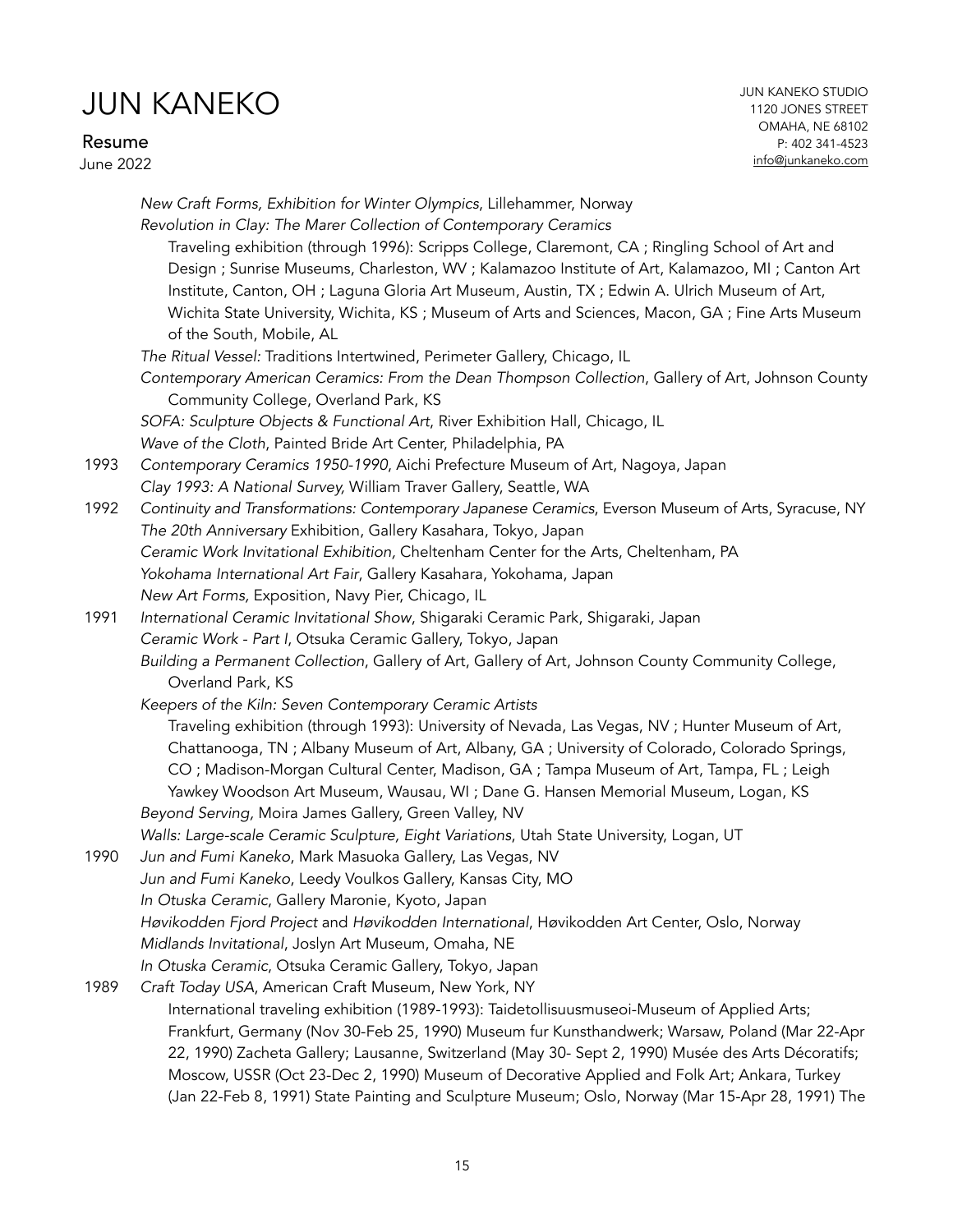Resume

June 2022

Oslo Museum of Applied Art; Ghent, Belgium (May 30-Jul 28, 1991) St. Peter's Abbey; Berlin, Germany (Oct 16-Nov 16, 1991) Amerika Haus Berlin; Athens, Greece (Dec 8-Jan 11, 1992) Eommex Cultural Center-The Zappeoin; Bratislava, Slovakia (Feb 19-Mar 29, 1992) Slovak National Gallery; Leipzig, Germany (May 2-Aug 23, 1992) Grassi Museum; Barcelona, Spain (Sept 17-Oct 25, 1992) Sala Sant Jaume of the Fundació la Caixa; Lisbon, Portugal (Dec 3-Jan 31, 1993) Gulbenkian Foundation Museum *Two Modern Masters Jun Kaneko and William Harper*, Society for the Art in Crafts, Pittsburgh, PA *Mirror Images: Reflections in Clay*, Craft Alliance Gallery, St Louis, MO Natasha Nicholson Works of Art, Madison, WI *Kansas City Collects Contemporary Ceramics,* Nelson-Atkins Museum of Art, Kansas City, MO *45th Scripps Ceramic Annual,* Scripps College, Claremont, CA *Recent Acquisitions*, Weber State College, Ogden, UT 1988 *A Fine Place to Work: Legacy of the Archie Bray Foundation*, Arkansas Decorative Arts Museum, Little Rock, AR *East Meets West, International Ceramic Show at the 1988 Olympics*, Seoul, South Korea *Expression in Color: Ceramics*, New Jersey Center for Visual Arts, Summit, NJ *Jun Kaneko, Fumi Kaneko,* The Jane Hartsook Gallery, New York, NY *Sheldon Sampler:* Private Choices, Sheldon Museum of Art, Lincoln, NE *Power Over the Clay: American Studio Potters* (Michigan statewide traveling exhibition, through 1989): Detroit Institute of Arts, Detroit ; Northern Michigan University, Marquette ; Muskegon Museum of Art, Muskegon ; Kalamazoo Institute of Arts, Kalamazoo ; Hope College, Holland ; Midland Center for the Arts, Midland ; Ella Sharp Museum, Jackson *Nagoya Museum Masterpieces Collection*, Nagoya City Art Museum, Nagoya, Japan The Kansas Contemporary Art Center, Kansas City, MO 1987 *Clay Revisions: Plate, Cup, Vase*, American Federation of Arts, circulating exhibition *Claywork Now III '87*, Yamaguchi Prefectural Museum, Yamaguchi, Japan *A Decade of Pattern*, University of Pennsylvania, Philadelphia, PA *Osaka Contemporary Art Fair '87*, Osaka City Contemporary Art Center, Osaka, Japan *Contemporary American Ceramic Show*, National Museum of Contemporary Art, Seoul, South Korea *Japanese/American Craft Invitational*, Morikami Museum, Delray Beach, FL *The Eloquent Object*, Philbrook Museum of Art, Tulsa, OK *American Ceramics Now, Twenty-Seventh National Exhibition,* Everson Museum of Art, Syracuse, NY 1986 *Claywork II,* Everson Museum of Art, Syracuse, NY *Clay AZ Art International Ceramic Conference*, Arabia Museum, Helsinki, Finland *Contemporary Japanese Ceramic Show*, Everson Museum of Art, Syracuse, NY *Contemporary Japanese Ceramics*, Seibu Museum, Otsu, Shiga-Ken and Tokyo, Japan *Contemporary Arts: An Expanding View*, The Monmouth Museum, Lincroft, NJ; The Squibb Gallery, Princeton, NJ *Michigan NEA Fellowships, 1965-1985,* Detroit Focus Gallery, Detroit, MI *Craft Today*, American Craft Museum, New York, NY 1985 *Claremont Influences*, Susan Cummins Gallery, Mill Valley, CA *Surface, Function, Shapes: Selections from the Earl Millard Collection,* Southern Illinois University at Edwardsville, IL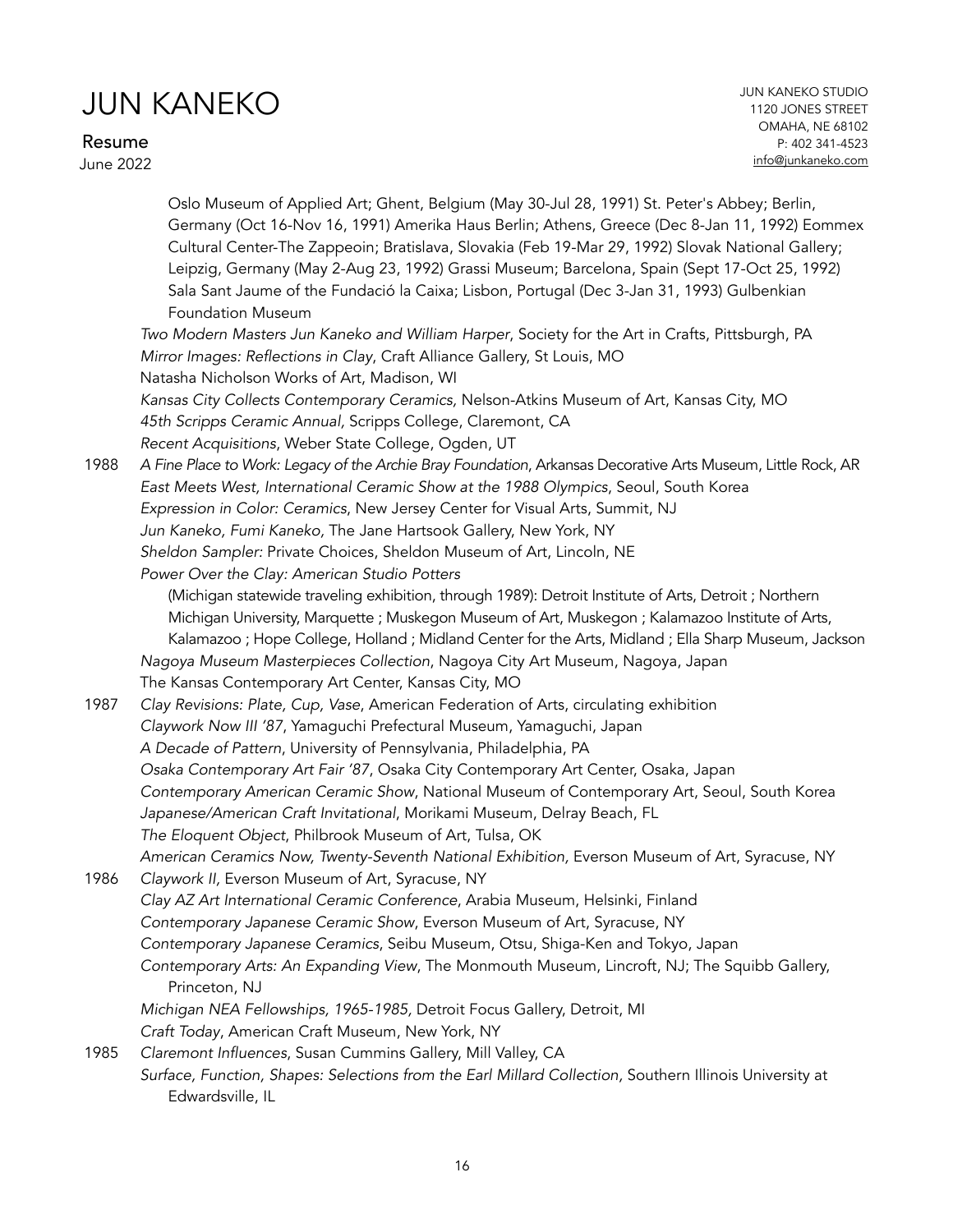Resume

June 2022

JUN KANEKO STUDIO 1120 JONES STREET OMAHA, NE 68102 P: 402 341-4523 [info@junkaneko.com](mailto:info@junkaneko.com?subject=)

*Four Artists/Belleville*, General Bank and First National Bank, Belleville, IL 1984 *7 Ceramai*, Hope College, Holland, MI '*Aha Hana Lima '84 Invitational*, East-West Center, Honolulu, HI *Corpus Christi Invitational*, Corpus Christi State University, Corpus Christi, TX *Directions in Contemporary American Ceramics*, Museum of Fine Arts Boston, Boston, MA *Forms That Function*, Katonah Gallery, Katonah, NY *Scripps Clay Connection*, Scripps College, Claremont, CA *Earth & Fire: The Marer Collection of Contemporary Ceramics,* Montgomery Gallery, Pomana, CA *Vision of Cranbrook Today*, Grand Rapids Museum, Grand Rapids, MI *Visiting Artists II*, Meyerhoff Gallery, Maryland Institute College of Art, Baltimore, MD *A Contemporary Cranbrook Vision*, CDS Gallery, New York, NY Hadler/Rodriguez Gallery, New York, NY *Platters and Related Forms*, University Gallery, Southern Illinois University, Edwardsville, IL 1983 *NCECA Conference,* American Arts Inc., Atlanta, GA *American Clay Artists*, Philadelphia, PA A*nagama Show*, Pewabic Pottery, Detroit, MI *Japanese Contemporary Ceramics,* traveling exhibition organized by the Japan Foundation and National Museums of Canada: Koffler Gallery, Toronto ; Musée du Québec ; Centre des arts visuels, Montréal ; Dunlop Art Gallery, Regina ; Fine Art Gallery, University of British Columbia, Vancouver ; Kamloops Public Art Gallery. *Cranbrook Ceramics: 1950-1980*, Cranbrook Academy of Art Museum, Bloomfield Hills, MI *Cranbrook Today*, Robert Kidd Gallery, Birmingham, MI *Japanese Dynasty '83*, Sande Webster Gallery, Philadelphia, PA *The Alternative Space*, Ree Schonlau Gallery, Omaha, NE *RISD: Leadership in Crafts*, Craftsman's Gallery, Scarsdale, NY *Student Choice*, Yale University, New Haven, CT *Alice Aycock /Jun Kaneko*, Klein Gallery, Chicago, IL 1982 *Artwear Exhibition*, Virginia Beach Art Center, Virginia Beach, VA 3-person show, Bennington College, Bennington, VT *Jun Kaneko, Goro Suzuki*, Minnesota Clay Company, Plymouth, MN *Michigan Ceramic '82*, Eastern Michigan University, Ann Arbor, MI *Painted Surface*, Ceramic Invitational, Birmingham Art Association, Birmingham, MI *Convergent Territories*, Walter Phillips Gallery, Banff Centre of Fine Art, Banff, AB, Canada *Nuove Forme della Ceramica Giapponese '82*, Palazzo delle Esposizioni- Faenza, Faenza, Italy, and Instituto Giapponese di Cultura, Rome, Italy 1981 *Art Materialized: Selections from the Fabric Workshop* (Traveling exhibition through 1984): The New Gallery for Contemporary Art, Cleveland, OH; The Gibbes Art Gallery, Charleston, SC; The Hudson River Museum, Yonkers, NY; USF Art Galleries, Tampa, FL; The Art Museum and Galleries, California State University, Long Beach, CA; Alberta College of Art Gallery, Calgary, Alberta; Pensacola Museum of Art, Pensacola, FL *25th Ceramic National Exhibition*, Everson Museum of Art, Syracuse, NY (Arcadian Landscaping Prize) Gallery Shiro, Osaka, Japan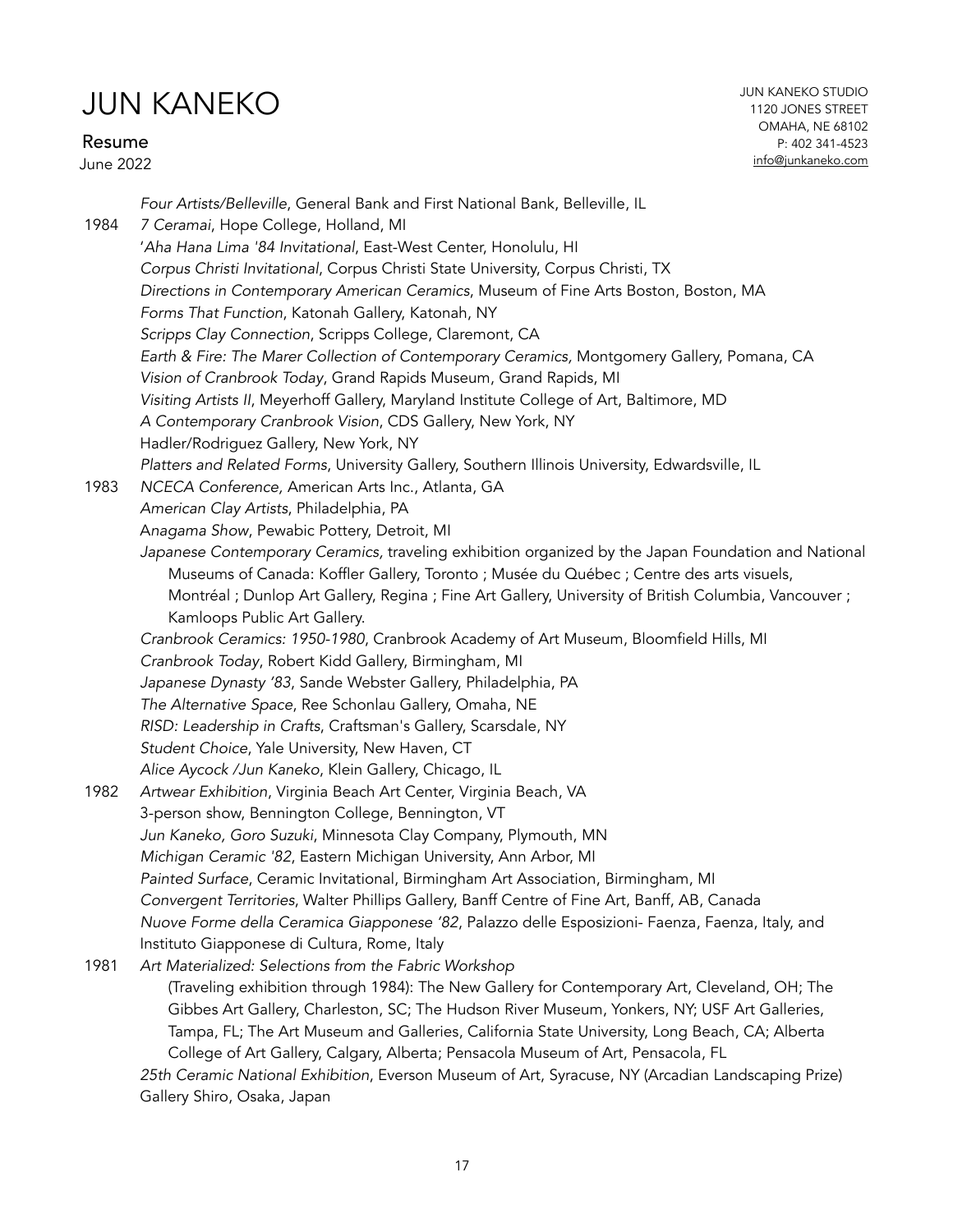Resume

June 2022

Maronie Gallery, Kyoto, Japan

1980 *Art for Use at Winter Olympics*, Lake Placid and Contemporary Craft Museum, Lake Placid, NY *Homage to Josiah Wedgwood Ceramic Invitational*, Museum of the Philadelphia Civic Center, Philadelphia, PA

*Ceramic Invitational*, Muskegon Community College, Muskegon, MI *Ceramic Invitational*, Carnegie Mellon University, Pittsburgh, PA *Eighth Biennial Craft Invitation*, Illinois State University, Normal, IL

*Fabric Invitational*, Museum of Contemporary Art, Chicago, IL

- 1979 *A Century of American Ceramics*, Everson Museum of Art, Syracuse, NY
- 1978 *Art Now '78, Invitational Exhibition*, Hyogo Modern Art Museum, Japan Nikko Securities Building, Nagoya, Japan
- 1977 *Bird's Eye View of Contemporary Japanese Art 1977*, National Museum of Modern Art, Kyoto, Japan
- 1976 *The Fred and Mary Marer Collection*, National Gallery of Victoria, Melbourne, Australia *The Fred and Mary Marer Collection*, Australian Museum, Sydney, Australia *The Fred and Mary Marer Collection*, Newcastle City Art Gallery, Newcastle, Australia
- 1975 *Jun and Fumi Kaneko,* Cooper Gallery, Newport, RI
- 1974 *Jun Kaneko, Norm Schulman,* Woods-Gerry Gallery, Rhode Island School of Design, Providence, RI *San Diego Museum Ceramic Invitational*, San Diego, CA *Clay Things: East Coast* Invitational, Moore College of Art Gallery, Philadelphia, PA *The Fred and Mary Marer Collection*, Scripps College, Claremont, CA
- 1973 *First Ceramic Invitational*, University of Kentucky, Lexington, KY
- 1972 *27th Ceramic National*, Everson Museum of Art, Syracuse, NY *Invitational Exhibition*, University of California at Santa Barbara, Santa Barbara, CA *Pennsylvania State University Ceramic Invitational*, University Park, PA
- 1971 *Clay Plus: 10 ceramic sculptors,* State University of New York, NY College of Arts and Science, Genesee, NY *Contemporary Ceramic Art of America, Canada, Mexico & Japan,* National Museum of Modern Art, Tokyo, Japan
- 1970 *Ceramics*, Richmond Art Center, Richmond, CA *Cerritos Ceramic Annual*, Cerritos College, Norwalk, CA *Collegiate Show*, San Bernardino, California (First Prize) *Art in Other Media: Ceramic, Glass, Textile, Wood*, Burpee Museum of Art, Rockford, IL *Ceramics 70*, Everson Museum of Art, Syracuse, NY
- 1969 *Objects U.S.A.,* Johnson Wax Collection, Contemporary Crafts Museum, New York, NY Selector, six Japanese artists for *Scripps College Invitational Ceramic Show*, Claremont, CA
- 1968 *25th Ceramic National Exhibition*, Everson Museum of Art, Syracuse, NY (Arcadian Landscaping Prize) *Peter Voulkos & Jun Kaneko*, David Stuart Galleries, Los Angeles, CA *Downey Museum Annual Art Exhibition,* Downey Museum of Art, Downey, CA (First prize in Crafts) *National Invitational Crafts Exhibition*, University of New Mexico, Albuquerque, NM *Third Ceramic Invitational*, Santa Ana College, Santa Ana, CA *California Design X, Collection of Sacramento State College*, Pasadena Museum, Pasadena, CA *Satoshi Ogawa & Jun Kaneko*, El Dorado Gallery, Nagoya, Japan
- 1967 *5th Annual Southern California Exhibition*, Long Beach Museum of Art, Long Beach, CA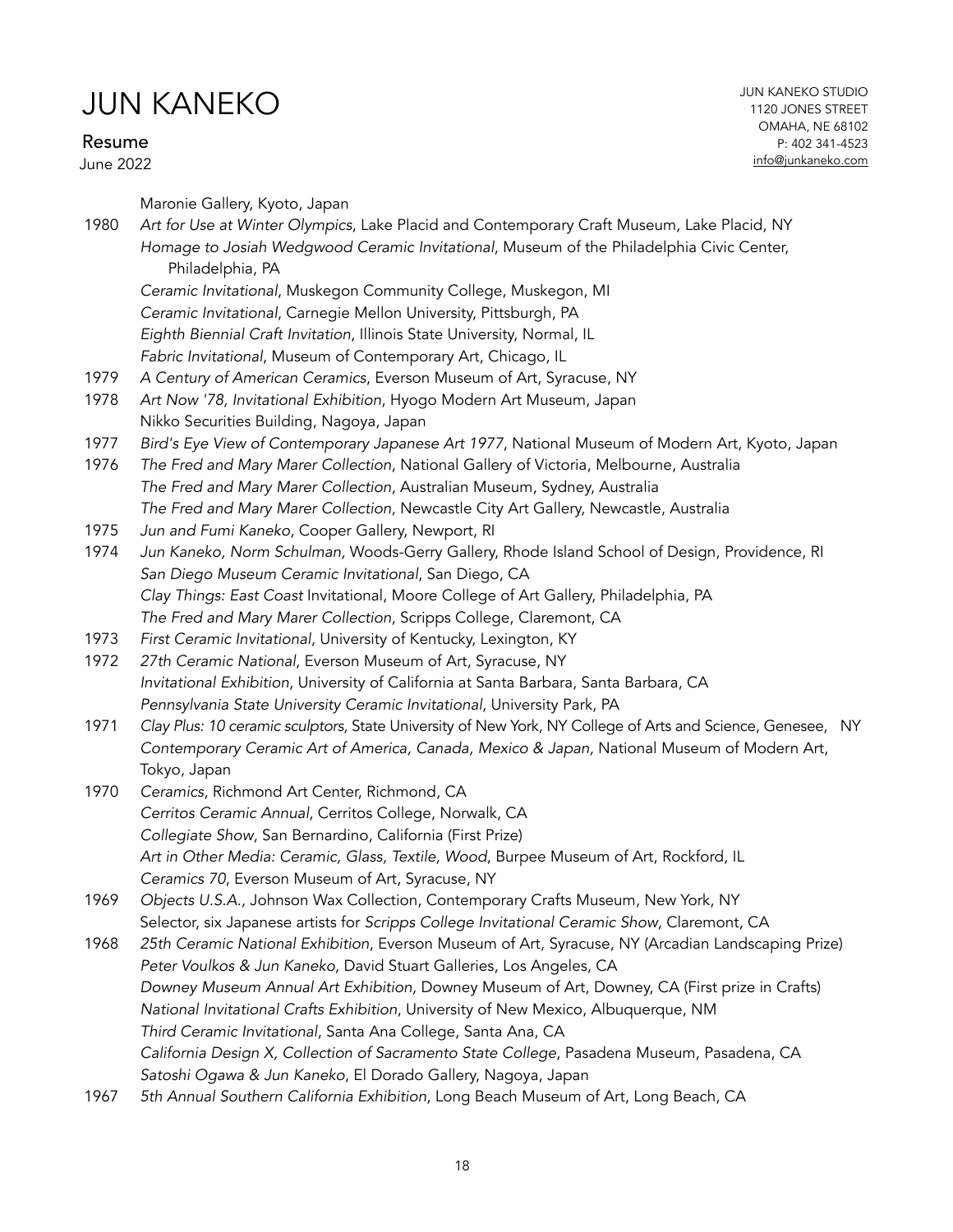#### Resume

June 2022

*Media Explored 1967*, Laguna Beach Art Gallery, Laguna Beach, CA Kiyo Gallery, Gardena, CA

- 1966 *24th Ceramic National Exhibition*, Everson Museum of Art, Syracuse, NY (Arcadian Landscaping Prize) *Annual Scripps College Ceramic Invitational Exhibition*, Scripps College,Claremont, CA *Craftsman U.S.A. '66*, Museum of Contemporary Crafts, New York, NY (National Merit Award)
- 1965 *7th Miami National Ceramic Exhibition*, University of Miami, Miami, FL
- 1964 *23rd Ceramic National Exhibition*, Everson Museum of Art, Syracuse, NY
- 1963 *Zaiya Invitational Painting Show*, Japan *16th Chubu Niki Exhibition*, Nagoya, Japan (First Prize)
- 1962 *15th Chubu Niki Exhibition*, Tokyo, Japan *16th Niki Exhibition*, Nagoya, Japan (Nagoya Times Prize)
- 1961 *14th Chubu Niki Exhibition*

#### OPERA PRODUCTION DESIGN

- 2019 *Madame Butterfly*, Opera Omaha, Omaha, NE
- 2017 *Madame Butterfly*, Washington National Opera, Kennedy Center, Washington D.C.
- 2016 *Madame Butterfly,* San Francisco Opera, San Francisco, CA
- 2015 *Fidelio*, Opera Omaha, Omaha, NE *The Magic Flute*, San Francisco Opera, San Francisco, CA
- 2014 *The Magic Flute,* Kennedy Center, Washington D.C. *Madame Butterfly*, San Francisco Opera, San Francisco, CA
- 2013 *The Magic Flute*, Opera Carolina, Charlotte, NC *The Magic Flute*, Kansas City Lyric Opera, MO *The Magic Flute*, Opera Omaha, Omaha, NE
- 2012 *The Magic Flute*, San Francisco Opera, San Francisco, CA *Madame Butterfly*, Opera Carolina, Charlotte, NC
- 2011 *Madame Butterfly*, Opera Omaha, Omaha, NE
- 2010 *Madame Butterfly*, Opera Memphis, Memphis, TN *Madame Butterfly*, Vancouver Opera, Vancouver, British Columbia, Canada
- 2009 *Madame Butterfly*, Opera Company of Philadelphia, Philadelphia, PA
- 2008 *Madame Butterfly*, Madison Opera, Madison, WI *Madame Butterfly*, Atlanta Opera, Atlanta, GA *Fidelio*, Opera Company of Philadelphia, Philadelphia, PA
- 2007 *Madame Butterfly*, Hawaii Opera Theater, Maui, HI *Madame Butterfly*, Hawaii Opera Theater, Honolulu, HI
- 2006 *Madame Butterfly*, Dayton Opera, Dayton, OH *Madame Butterfly*, Opera Omaha, Omaha, NE

### PUBLIC COLLECTIONS

Aichi Prefectural Ceramic Museum, Nagoya, Japan Arabia Museum, Helsinki, Finland Aria (formerly CityCenter) Fine Art Collection, Las Vegas, NV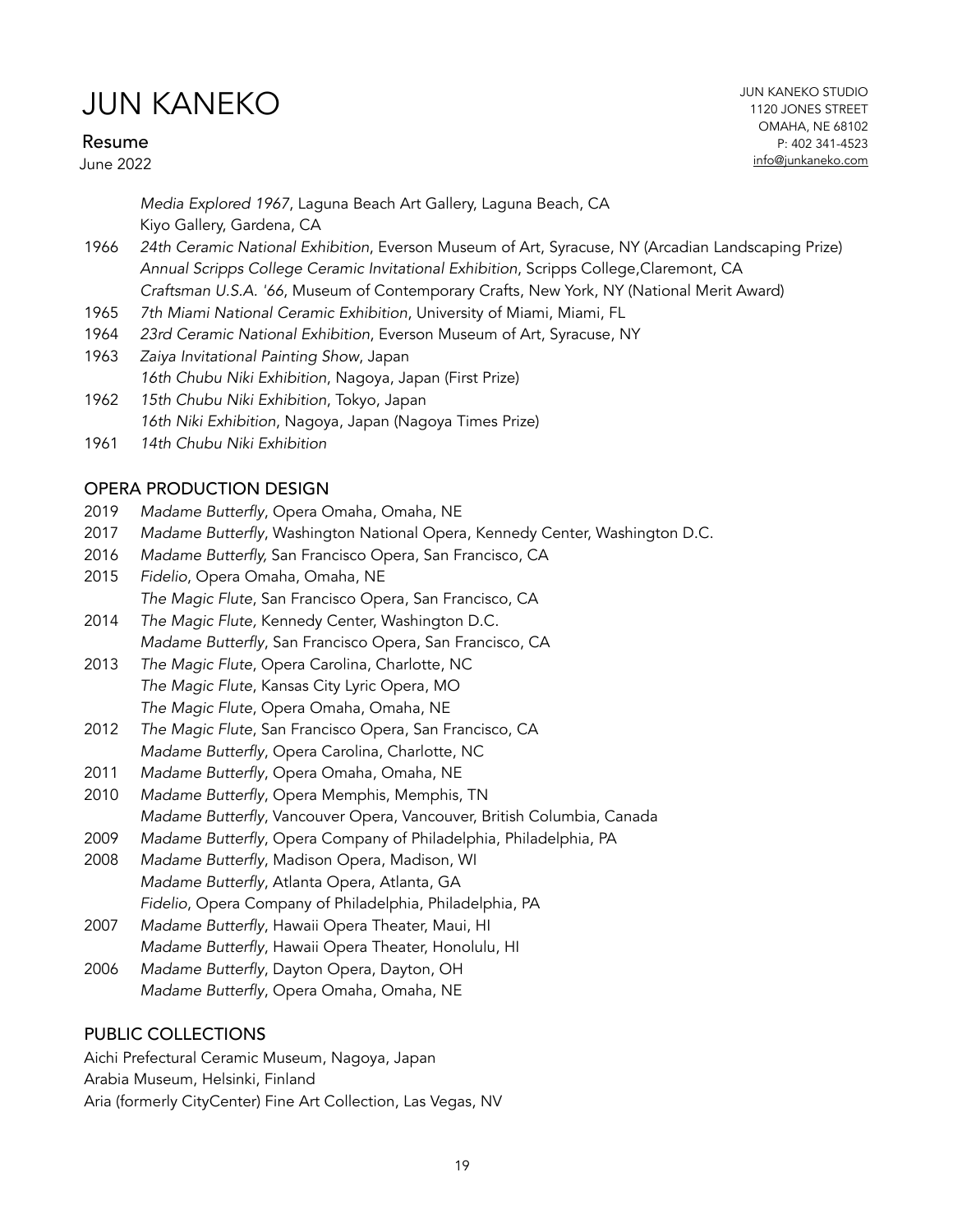Resume

June 2022

Arizona State University Art Museum, Tempe, AZ Arkansas Arts Center, Little Rock, AR The Banff Centre, Walter Phillips Gallery, Banff, Alberta, Canada Boise Art Museum, Boise, ID California State University, Sacramento, CA Cedar Rapids Museum of Art, Cedar Rapids, IA Cedarhurst Center for the Art, Mount Vernon, IL Chrysler Museum of Art, Norfolk, VA The Contemporary Museum, Honolulu, HI Cornell Museum of Fine Art, Winter Park, FL Corning Museum of Glass, Corning, NY Cranbrook Art Museum, Cranbrook Academy of Art, Bloomfield Hills, MI Detroit Institute of Arts, Detroit, MI Dixon Gallery and Gardens, Memphis, TN Europees Keramisch Werkcentrum, s'Hertogenbosch, Netherlands Everson Museum of Art, Syracuse, NY Fine Arts Museums of San Francisco, de Young Museum, San Francisco, CA Flint Institute of Arts, Flint, MI Frederick R. Weisman Art Museum, Minneapolis, MN Fuller Craft Museum, Brockton, MA Gardiner Museum, Toronto, Ontario, Canada Gifu-Ken Museum, Gifu, Japan Grand Rapids Art Museum, Grand Rapids, MI Hawaii State Foundation on Culture & the Arts, Honolulu, HI Honolulu Academy of Arts, Honolulu, HI Incheon World Ceramic Center, Seoul, South Korea Japan Foundation, Tokyo, Japan Joslyn Art Museum, Omaha, NE Lauritzen Gardens, Omaha, NE LongHouse Reserve, East Hampton, NY Los Angeles County Museum of Art, Los Angeles, CA Lowe Art Museum, University of Miami, Coral Gables, FL Menard Art Museum, Komaki, Japan Miami University, Oxford, OH The Montgomery Museum of Fine Arts, Montgomery, AL Montréal Museum of Fine Arts, Montréal, Québec, Canada The Museum het Kruithuis, s'Hertogenbosch, Netherlands The Museum of Arts & Design, New York, NY The Museum of Ceramic Art, Hyogo, Japan The Museum of Contemporary Ceramic Art, Shigaraki, Japan The Museum of Modern Art, Wakayama, Japan The Museum of Nebraska Art, Kearney, NE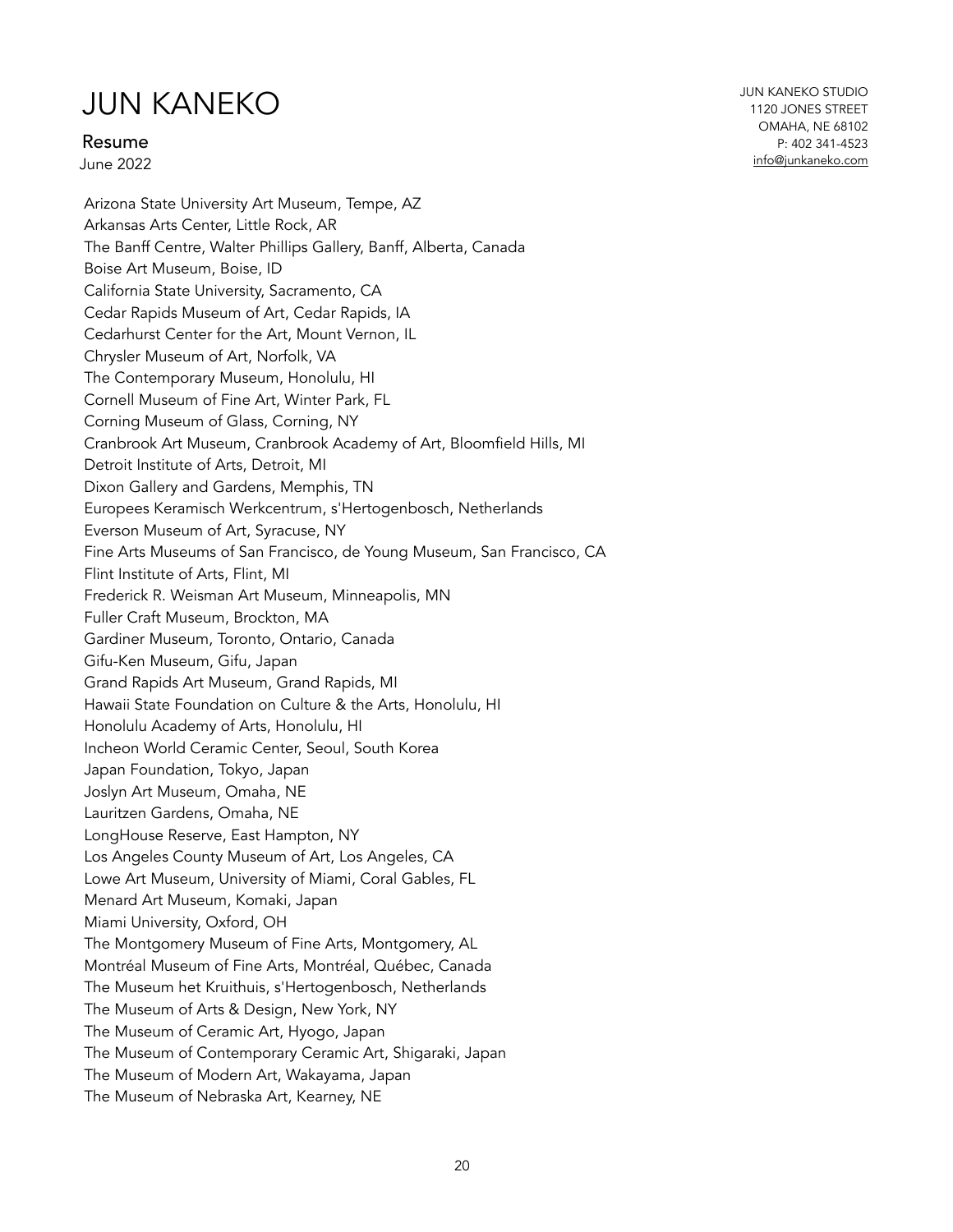Resume

June 2022

JUN KANEKO STUDIO 1120 JONES STREET OMAHA, NE 68102 P: 402 341-4523 [info@junkaneko.com](mailto:info@junkaneko.com?subject=)

The Museum of Oriental Ceramics, Osaka, Japan Nagoya City Museum, Nagoya, Japan The National Crafts Museum, Kanazawa, Japan The National Gallery of Australia, Canberra, ACT, Australia The National Museum of Art, Osaka, Japan The Nelson-Atkins Museum of Art, Kansas City, MO Nerman Museum of Contemporary Art, Overland Park, KS Northern Arizona University Art Museum, Flagstaff, AZ Oakland Museum of California, Oakland, CA Palm Springs Art Museum, Palm Springs, CA Pew Charitable Trusts, Philadelphia, PA Philadelphia Museum of Art, Philadelphia, PA Phoenix Art Museum, Phoenix, AZ Portland Art Museum, Portland, OR Queensland Art Gallery | Gallery of Modern Art, South Brisbane, Queensland, Australia Racine Art Museum, Racine, WI Reading Public Museum, Reading, PA The Ritz-Carlton, Nanjing, Jiangsu, China Samuel P. Harn Museum of Art, University of Florida, Gainesville, FL Scripps College (The Marer Collection), Claremont, CA Sheldon Museum of Art, University of Nebraska, Lincoln, NE Smithsonian American Art Museum, Washington, DC Takamatsu City Museum of Art, Takamatsu, Japan Tweed Museum of Art, University of Minnesota Duluth, MN Tyler Museum of Art, Tyler, TX University of Iowa Museum of Art, Iowa City, IA University of Kansas Hospital, Kansas City, KS University of Missouri Columbia: Museum of Art and Archaeology, Columbia, MO University of Nebraska Omaha, Omaha, NE University of Pennsylvania, Philadelphia, PA University of Wyoming Art Museum, Laramie, WY Victoria and Albert Museum South Kensington, London, England Weber State University, Dept. of Visual Art, Ogden, UT Yamaguchi Prefectural Museum, Yamaguchi, Japan

#### SELECT PUBLICATIONS

Neubert, George W. "Jun Kaneko: Between the Mark and Space." *Sculpture* 40, no.6 (November/December 2021): pp 16-27

Brown, Glen R. *Jun Kaneko: The Space Between*. Zurich: Scheidegger & Spiess, 2020. Taylor, Louisa. *Ceramics Masterclass: Creative Techniques of 100 Great Artists*. London: White Lion, 2020. *Kearney Art: Going Public*. Edited by Kelly Bartling and Audrey Kauders. Kearny, NE: Douglas A. Kristensen, 2019.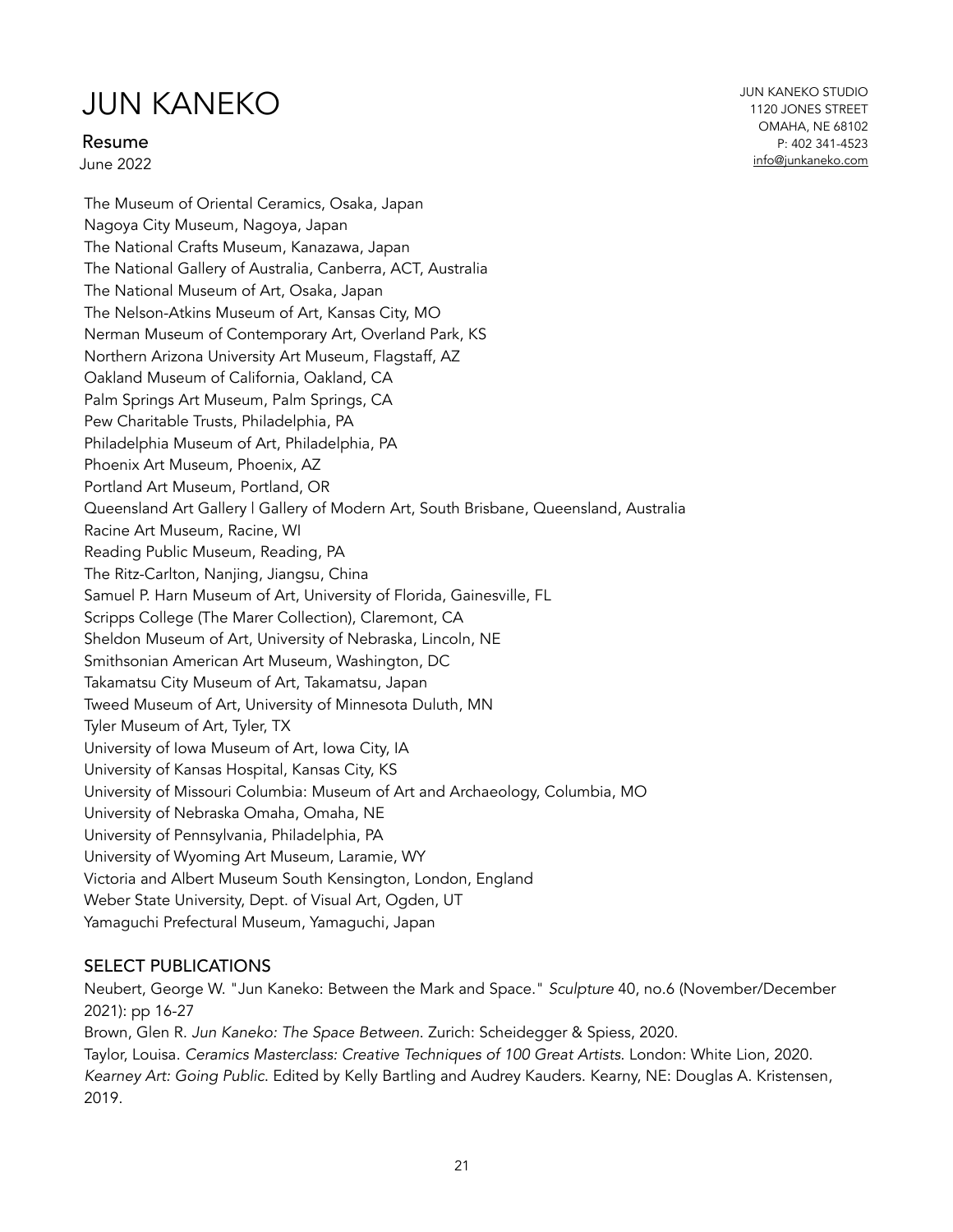Resume

June 2022

"Pinnacle: 2018 American Craft Council Awards, Gold Medalist Jun Kaneko." *American Craft* 78, no. 5 (October/November 2018): 38-41.

Jacobi, Jorie. "Creative Heartbeat: Jun Kaneko and six decades in the arts." *Alive Magazine* 17, no. 2 (2018): 62-79.

Blas Brunel, Alicia. "Jun Kaneko and the Aesthetic Dimension of Multiple Dialogue." *Minch*ō, no. 15 (April-July 2018): 54-63.

Brown, Glen. "Intervals and Interstices." *Neues Glas,* no.1 (2017): 42-47.

Brown, Glen. "Jun Kaneko: The Surface Figures; the Figure Surfaces." *Ceramics Monthly* 64, no. 3 (March 2016): 34-39.

Dorfman, John. "The Space Between: Jun Kaneko's Works, in Ceramics and Other Media, are Often Monumental, but Always Subtle." *Arts and Antiques* 37, no. 3 (March 2014): 48-53.

Servis, Nancy. "Beyond Sculptural Boundaries." *Ceramics Art and Perception* 23, no. 2 (June-August 2013): 32-35.

Wegner, Ashley. "Medium Man." *American Craft* 73, no.1 (February/ March 2013): 64-73.

*Jun Kaneko: Magic Flute.* New York: Laurence King, 2012.

*Color Ignited: Glass 1962-2012.* Edited by Monica S. Rumsey. Toledo (OH): Toledo Museum of Art, 2012.

Peterson, Susan and Jan Peterson. *The Craft and Art of Clay: A Complete Potter's Handbook Fifth Edition.*  London: Laurence King, 2012.

Dicke II, James, Janice Driesbach, and Ellie Bronson. *Creating the New Century: Contemporary Art from the Dicke Collection.* Dayton: Dayton Art Institute, 2011.

Veneciano, Jorge Daniel. *Play's the Thing: Reading the Art of Jun Kaneko.* Lincoln: University of Nebraska Press, 2010.

*Jun Kaneko: Special Project 2004-2008.* Omaha: Jun Kaneko Studio, 2009.

Kimmelman, Michael. "Giants of the Heartland." *New York Times* (New York City, NY), Jan. 14, 2007.

*Jun Kaneko: New Glass.* Portland: Bullseye Glass, 2007.

Speer, Richard. "Jun Kaneko: Maximal Minimalist." *Glass Quarterly ,* no. 107 (Summer 2007): 32-41.

*Jun Kaneko: Selected Works, 1989-2005.* Gifu: Museum of Modern Ceramic Art, 2006.

Collier, Ric. "Scale and Topography." *Sculpture* 25, no. 4 (May 2006): 26-31.

*Jun Kaneko: Fidelio.* Omaha: Jun Kaneko Studio, 2006.

*Jun Kaneko: Madama Butterfly.* Omaha: Jun Kaneko Studio, 2006.

Kaneko, Jun. *Oral History Interview with Jun Kaneko.* By Mary Drach McInnes. Archives of American Art, Smithsonian Institution, May 23-24, 2005.

Kaneko, Jun. *Oral History Interview with Jun Kaneko.* By James Melchert. Archives of American Art, Smithsonian Institution, Sept. 18 - Oct. 19, 2002.

Brown, Glen and Douglas Freed. *Jun Kaneko.* Sedalia: Daum Museum of Contemporary Art, 2002.

Danto, Arthur C., *Kaneko at Work: The Dango En Plein Air.* Omaha: Jun Kaneko Studio, 2001.

Peterson, Susan and foreword by Arthur C. Danto. *Jun Kaneko.* New York: Laurence King, 2001.

Lauria, Jo, Gretchen Adkins, Garth Clark, and Susan Peterson. *Color and Fire: Defining Moments in Studio Ceramics, 1950-2000.* Los Angeles: LACMA with Rizzoli International, 2000.

*Jun Kaneko: Dutch Series - Between Light and Shadow.* Oisterwijk: European Ceramics Work Centre, 1996.

*Revolution in Clay: The Marer Collection of Contemporary Ceramics*. Edited by Letitia Burns O'Connor and Brenda Johnson-Grau. Seattle and London: University of Washington Press, 1994.